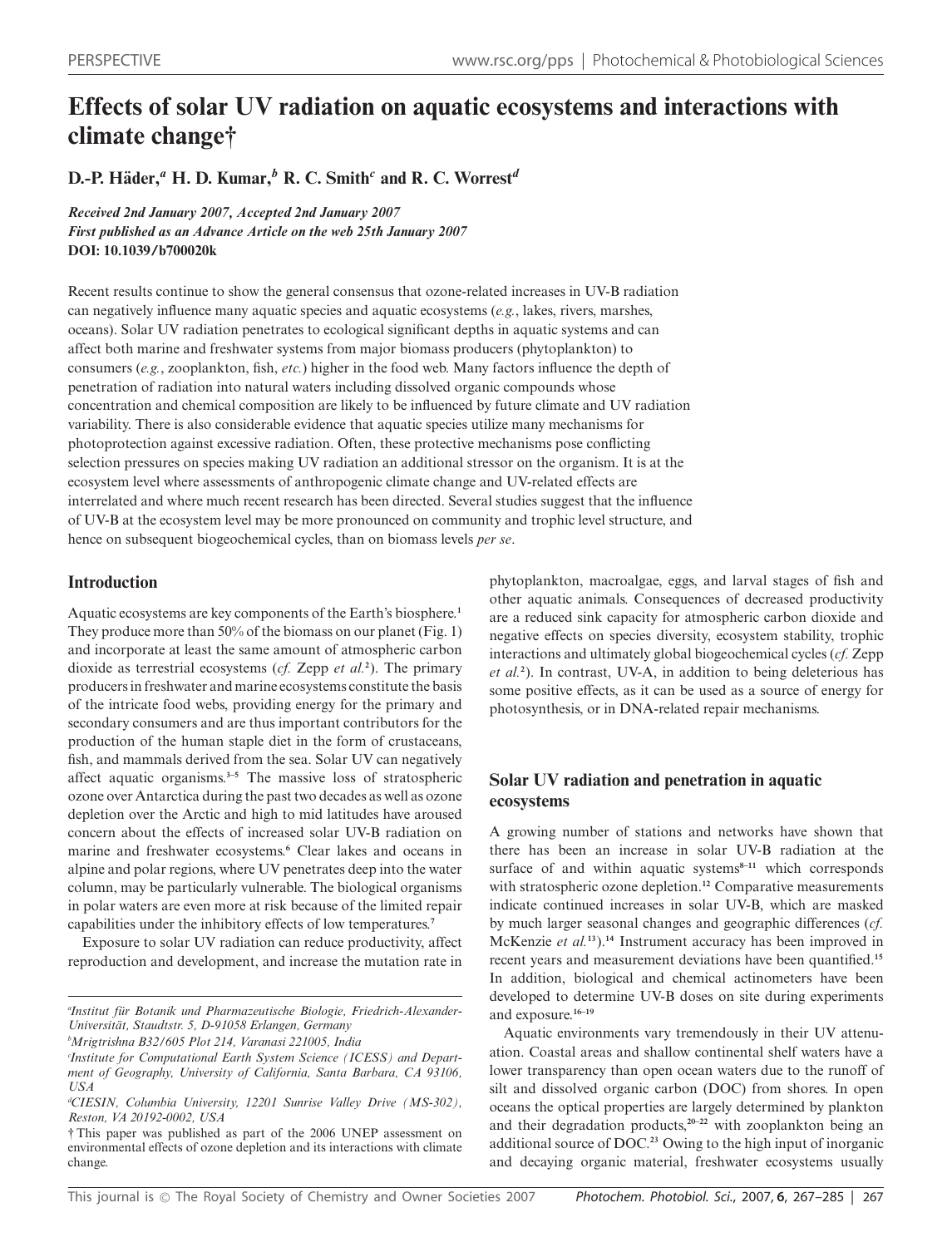

**Fig. 1** This false-color map represents the Earth's carbon "metabolism"—the rate at which plants absorbed carbon out of the atmosphere during the years 2001 and 2002. The map shows the global, annual average of the net productivity of vegetation on land and in the ocean. The yellow and red areas show the highest rates, ranging from 2 to 3 kg of carbon taken in per km<sup>2</sup> per year. The green areas are intermediate rates, while blue and purple shades show progressively lower productivity. In any given year, tropical rainforests are generally the most productive places on Earth. Still, the ongoing productivity near the sea's surface, over such a widespread area of the globe, makes the ocean more productive than the land. (Image courtesy of NASA, 2003).

have a high UV absorption which also depends on their level of eutrophication.**<sup>24</sup>**

Ozone and aerosols provide the primary filter in the atmosphere that reduces damaging UV radiation before it reaches the Earth's surface. While stratospheric ozone depletion has now stabilized and is beginning to return to pre-Montreal Protocol levels (see McKenzie *et al.***<sup>13</sup>**), the UV transparency of inland aquatic ecosystems remains highly variable and subject to increased UV exposure due to climate change.**<sup>25</sup>** Climate change alters the DOC concentration and hence the UV transparency of inland waters. Warmer, drier climates in particular will reduce the inundation and water saturation of soils within watersheds and hence reduce the inputs of DOC to adjacent lakes and streams.**<sup>25</sup>** In some cases a combination of acidification and climate change has led to dramatic increases in underwater UV penetration**<sup>25</sup>** (see Zepp *et al.***<sup>2</sup>** ). The impact of climate change may be particularly pronounced in freshwater ecosystems with low DOC concentrations due to the exponential increase in UV penetration at DOC concentrations below 2 mg L−<sup>1</sup> (Fig. 2). Such variable levels of DOC and hence UV exposure may be important factors in determining the distribution and abundance of planktonic and shallow benthic organisms as well as influence the spawning depth of vertebrates such as amphibians and fish that lay their eggs in shallow surface waters.

Climate warming has been found to increase eutrophication in boreal lakes.**<sup>26</sup>** In addition, the export of DOC from boreal peatlands increases with temperature. Since these areas cover about 15% of the boreal and subarctic regions and climate warming is forecast to be most severe at high latitudes, the increasing temperatures are expected to have significant effects



**Fig. 2** Relationship between the depth to which 1% of surface 320-nm UV radiation penetrates and concentration of dissolved organic carbon (DOC) in temperature lakes. Note that at low DOC concentrations (1–2 mg L−<sup>1</sup> ) very small changes in the amount of DOC can cause large changes in the depth to which UV penetrates. Adapted from Williamson and Zagarese.**<sup>25</sup>**

in boreal areas.**<sup>27</sup>** Phytoplankton abundance may vary by orders of magnitude driven by future climate-DOM-UV radiation interactions.**<sup>28</sup>** Other aquatic ecosystems also show that CDOM (colored dissolved organic material) is a mediator of climate-UV interactions.**<sup>28</sup>** Global warming has not only the potential to affect lake species compositions,**<sup>29</sup>** but also to increase the invasion potential by imported species.**<sup>30</sup>**

Besides inorganic particulate matter, dissolved and particulate organic carbon (DOC and POC) are the main attenuating substances in freshwater and coastal marine waters.**<sup>31</sup>** DOC concentrations often show large spatial and temporal variability.**<sup>32</sup>** Recent models analyzing the absorption of the components show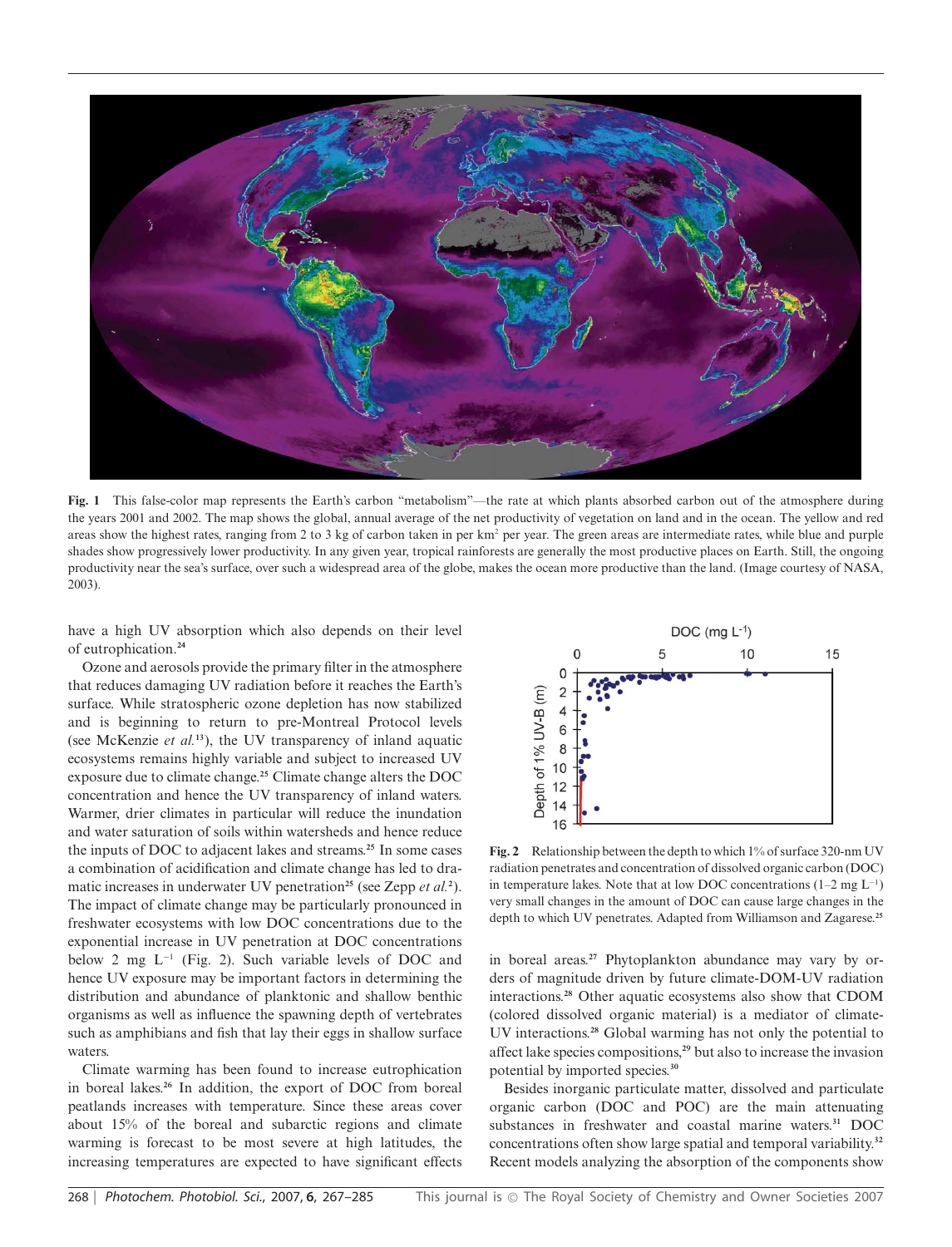that DOC mainly attenuates UV-B radiation while POC mainly decreases the UV-A radiation in the water column.**<sup>33</sup>** The optical effects of zooplankton and phytoplankton on UV attenuation in freshwater ecosystems are usually low,**<sup>34</sup>** but bacterioplankton plays a major role (*cf.* Zepp, *et al.***<sup>2</sup>** ). While DOC is only slowly degraded in the water column, it is readily fragmented by solar UV to smaller subunits,**<sup>35</sup>** which are consumed by bacterioplankton.**<sup>36</sup>** This increases the UV transparency of the water column**<sup>37</sup>** where the resulting deeper UV-B penetration affects bacteria and other organisms.**<sup>38</sup>** In addition, photobleaching increases UV transparency. Increasing temperatures associated with global climate change are generally expected to decrease DOM concentrations and thus increase the penetration of UV-B radiation into the water.**<sup>39</sup>**

DOC is a source of dissolved  $CO_2$  in the water,<sup>40,41</sup> and  $pCO_2$  is closely related to the DOC concentration in Swedish boreal lakes.**<sup>42</sup>** Acidification also decreases DOC concentrations.**43,44** Depending on its concentration, DOC can have positive or negative effects on phytoplankton growth. Low concentrations contribute to nutrient recycling (N and P)**<sup>45</sup>** and availability, while higher concentrations negatively affect phytoplankton growth by shading.**<sup>46</sup>** Bacteria are the main agents for the mineralization of N and P from DOC. In addition to biomineralization, phototransformation alters biodegradation to a variable degree, depending on the source of DOC.**<sup>47</sup>**

Arctic and Antarctic marine and freshwater ecosystems are additionally affected by snow and ice cover. Even thin layers of snow or ice significantly decrease the penetration of solar UV.**<sup>48</sup>** Earlier ice melting due to increased temperature will expose phytoplankton blooms to higher solar UV radiation. The seasonal change in sea-ice cover is a major determinant of the Antarctic aquatic ecosystem. In addition, glacial meltwater plumes play a critical role near the ice edge and their influence extends more than 100 km into the open ocean and influences the biota by water column stratification, changes in turbidity, salinity and temperature.**<sup>49</sup>** Global warming at higher latitudes may lead to shallower mixed-layer depth, more intense seasonal stratification with shallower mixed layers and subsequent influence on UV impact on aquatic ecosystems.

## **Plankton**

Plankton can be subdivided, based on physiological or taxonomic criteria into major groups of bacterioplankton, phytoplankton (including cyanobacteria and eukaryotes) and zooplankton.**<sup>50</sup>** In aquatic ecology, size (on a logarithmic scale) is used as a subdivision criterion: femtoplankton  $(0.02-0.2 \,\mu\text{m})$ , picoplankton (0.2–2  $\mu$ m), nanoplankton (2–20  $\mu$ m), microplankton (20–200  $\mu$ m) and macroplankton (200–2000  $\mu$ m). Even though the smallest organisms contribute a significant share to aquatic biomass productivity, these taxa have not yet been studied extensively in terms of UV sensitivity.

## **Bacterioplankton and viruses**

Although the bacteria are small in size, they contribute a significant biomass component in aquatic ecosystems and play a key role in biogeochemical processes.**<sup>51</sup>** Predation is the major mortality factor for planktonic bacteria.**<sup>52</sup>** Most bacterioplankton do not produce screening pigments but overcome solar radiation stress by fast cell division and effective repair mechanisms.**<sup>53</sup>** As long as the repair keeps up with the damage, the population is not threatened; but when CPDs (cyclobutane pyrimidine dimers) accumulate under high solar radiation, the population decreases. CPDs constitute by far the most frequent DNA damage induced by UV-B, followed by single- and double-strand breaks.**54,55**

DNA damage correlates strongly with the penetration of UV radiation into the water column, and UV-B has a stronger effect than UV-A. When bacterioplankton was exposed in UVtransparent bags in tropical coastal waters, DNA damage was detectable down to 5 m. However, inhibition of leucine and thymidine incorporation, as markers for protein and DNA synthesis, respectively, occurred to a depth of 10 m.**<sup>56</sup>** Photorepair by the enzyme photolyase, using UV-A/blue light as an energy source,**<sup>57</sup>** is a major mechanism to reduce the CPD load.**<sup>5</sup>** Alternatively CPDs can be repaired by nucleotide excision repair.**<sup>58</sup>** Because of the path length of penetration, size seems to be a decisive factor for UV sensitivity: bacterioplankton from several boreal lakes in Canada were more sensitive to solar UV than the larger phytoplankton.**<sup>59</sup>**

Phytoplankton density significantly influences the depth distribution of bacterioplankton in the water column. During the summer, dense diatom phytoplankton populations develop in the Antarctic waters off the British Rothera Station, causing strong UV attenuation in the top layers.**<sup>60</sup>** At the surface, bacterioplankton incurred large UV-B-induced DNA damage (exceeding 100 CPDs per megabase pairs, Mbp), but it was protected from solar UV-B below the diatom population. This phenomenon was particularly prominent during January and February, when sea ice melting causes pronounced stabilization of the water column. Later in the season, this effect weakened and DNA damage was homogeneously distributed throughout the top 10 m in well-mixed waters.

Solar UV has a decisive role in bacterioplankton community structure in marine surface waters.**<sup>61</sup>** Large differences in sensitivity were found between different samples from the northern Adriatic Sea. When exposed to UV-B radiation, inhibition of amino acid incorporation varied substantially and there were even larger differences in the efficiency of recovery between species. In Antarctic marine bacteria UV-B and UV-A had similar negative effects on survival.**<sup>62</sup>** In contrast, in a high mountain lake (Spain) UV-A exerted the main effect.**<sup>63</sup>** In the upwelling zones of the Humboldt Current System, PAR induced a significant inhibition of bacterial productivity followed by UV-A and UV-B.**<sup>64</sup>**

Both in the Arctic and Antarctic, spores of *Bacillus subtilis* were inactivated by solar radiation within hours. However, a covering of *ca*. 500 µm of soil or dust or a retreat of ∼1 mm into endolithic habitats prevented inactivation of the spores.**<sup>65</sup>** Snow covers of 5–15 cm thickness attenuated UV penetration by a factor of 10 and protected the spores from inactivation. Crust formation and biofilms are additional protective measures against environmental factors including desiccation, temperature changes and solar UV.**<sup>66</sup>** Halobacteria, being Archaea, show a much higher resistance to solar UV radiation than bacteria and even tolerate UV-C radiation,**<sup>67</sup>** reflecting the tolerance of shorter wavelengths penetrating through the atmosphere during early evolution of these organisms. At present UV-C does not reach the Earth surface—except high mountain locations—due to complete absorption in the atmosphere.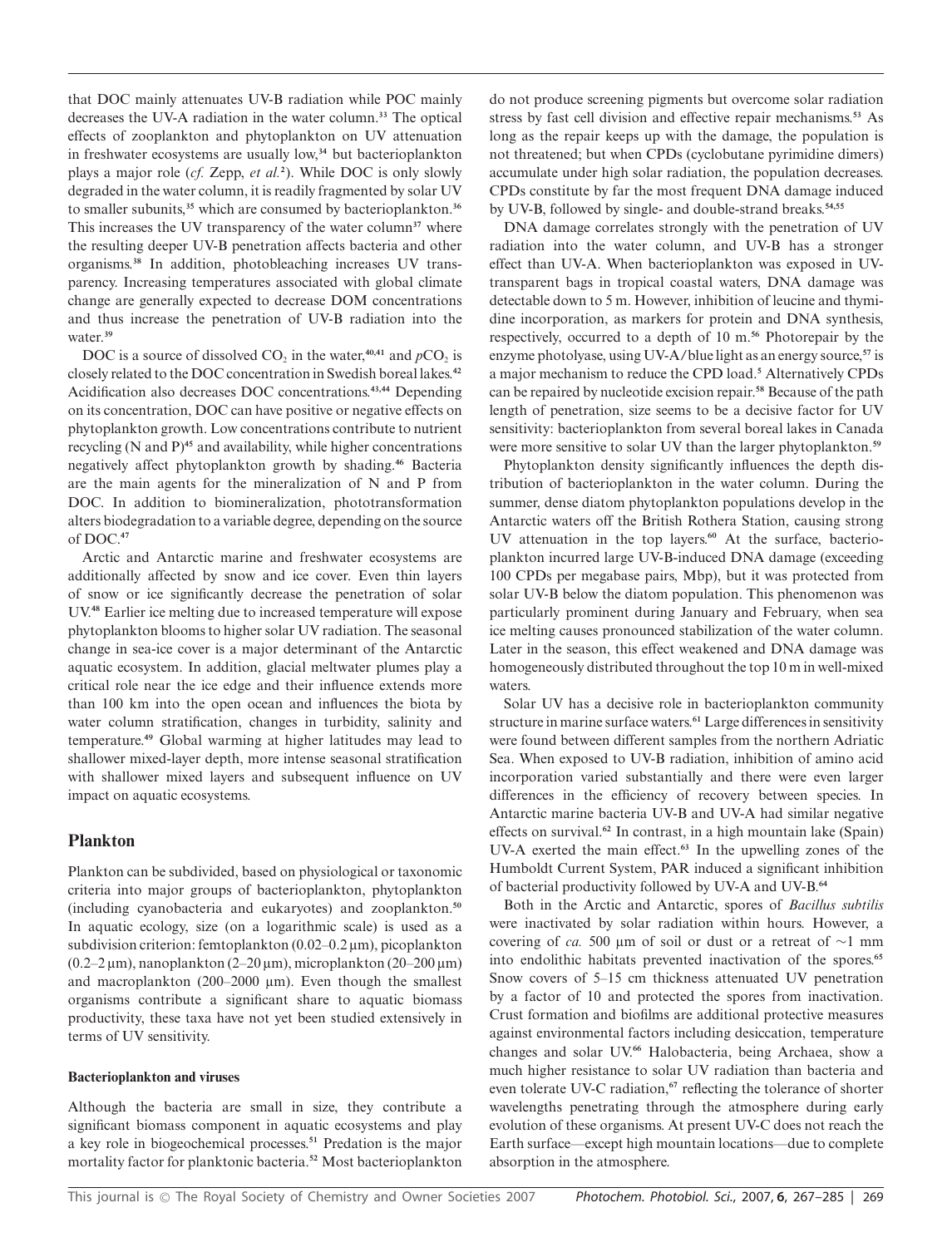Another decisive factor for bacterial communities is the concentration of viruses.**<sup>68</sup>** Virus-to-bacteria ratios were found to be lowest in freshwater lakes and highest in saline lakes. The viral abundance was closely correlated with the concentration of DOC. Viruses have neither effective sunscreens nor photorepair capabilities**<sup>69</sup>** and are prone to solar UV damage.**<sup>70</sup>** This is supported by their seasonal abundance in central European lakes.**<sup>71</sup>** However, while being sensitive to solar UV, it is surprising that the presence of viruses can provide some protection from solar UV to their phytoplankton hosts such as *Phaeocystis*; the reason for this unexpected phenomenon is not known.**<sup>72</sup>** Anthropogenic pollutants such as cosmetic sun screens increase the abundance of viral particles in the water.**<sup>73</sup>**

#### **Picoplankton**

Unicellular picophytoplankton such as *Synechococcus* and *Prochlorococcus* are recognized as ubiquitous organisms of oceanic microbial loops and as the most abundant marine primary producers.**<sup>74</sup>** The effects of ambient levels of solar radiation on oceanic picoplankton were studied in the water column**<sup>75</sup>** using the range from unattenuated radiation to 23% of the surface level. The radiation significantly increased cell death in *Prochlorococcus*, while the cyanobacterium *Synechococcus* had ten times the survival rate. Removal of UV radiation strongly reduced the cell death rate in the first species and eliminated it completely in *Synechococcus*. Natural solar radiation decreased the half-life times of the cells to a little over a day. A similar differential sensitivity of the two groups was found for Mediterranean ecotypes.**<sup>76</sup>** This generally high sensitivity of picoplankton to ambient solar radiation may act as a primary driver of species composition and population structure and govern the dynamics of the microbial food web in clear oceanic waters.**<sup>75</sup>**

Natural levels of solar UV-B have been determined in the Red Sea using a DNA biodosimeter.**<sup>77</sup>** In parallel, depth profiles of DNA damage were analyzed in plankton samples that had been collected from the water column down to 50 m. While the dosimeter did not show any response below 15 m, CPD DNA damage could be found in all plankton samples. CPD concentrations increased during the day and decreased over night, indicating DNA repair, but the dark repair processes did not remove all CPDs during the night. Exposure to UV-B increases the membrane permeability as shown in *Nannochloropsis*, which decreases the nitrogen uptake capability.**<sup>78</sup>**

## **Cyanobacteria**

During the early Precambrian era, fluxes of solar UV-B and UV-C at the surface of the Earth were several-fold higher than today due to the lack of oxygen in the atmosphere and the consequent absence of ozone in the stratosphere (*cf.* McKenzie *et al.***<sup>13</sup>**). Early evolution was therefore limited to UV-protected aquatic habitats. Nonetheless, there was a strong selection for protective and mitigating strategies of early organisms against solar UV radiation.**79,80** The early UV screens in aqueous environments may have been simple aromatic organic molecules, which later developed into specialized UV absorbers still found in cyanobacteria as well as in some eukaryotic photosynthetic organisms.**<sup>79</sup>**

Cyanobacteria are major biomass producers both in aquatic and terrestrial ecosystems and represent more than 50% of the biomass in many aquatic ecosystems.**<sup>79</sup>** Because of their nitrogenfixing capacity they serve as important fertilizers both in the sea and in terrestrial plant habitats such as tropical rice fields. Some cyanobacteria produce highly toxic substances, including neurotoxins and peptide hepatotoxins, which cause animal poisoning in many parts of the world<sup>81</sup> and pose considerable risks for human health by polluting drinking water reservoirs and recreational areas.**<sup>82</sup>** In the Baltic Sea the filamentous *Nodularia* forms extended blooms in late summer during calm weather.**<sup>83</sup>** These organisms are tolerant of ambient solar UV-B levels and outcompete more sensitive organisms even though solar UV-B has increased by 6– 14% over the last 20 years in this area.**<sup>84</sup>**

Recent studies show that UV-B radiation treatment results in a wide range of responses at the cellular level, including motility, protein biosynthesis, photosynthesis, nitrogen fixation and survival in cyanobacteria.**85,86** The molecular targets include DNA and the photosynthetic apparatus.**87,88** The phycobiliproteins, which serve as solar energy harvesting antennae, are specifically bleached by UV radiation.**89,90** However, several studies have demonstrated an adaptation to UV stress and an increased resistance.**91,92** Long-term exclusion of solar UV decreased the photosynthetic competence.**<sup>93</sup>** Adaptive mutagenesis, which has been found in cyanobacteria, increases their resistance to UV-B.**<sup>94</sup>** Additional stress by exposure to heavy metal ion pollutants adds to the UV-B effect.**95,96**

Recent studies show that UV-B radiation treatment results in a wide range of responses at the cellular level. On the molecular level UV exposure causes a wide range of responses. It induces an increased Ca2+ influx *via* L-type calcium channels.**<sup>97</sup>** The stress signal is subsequently amplified and transmitted using cyclic nucleotides as secondary messengers**<sup>98</sup>** followed by the production of shock proteins. UV-B treatment increased the concentration of 493 proteins out of 1350 at least threefold in the terrestrial species, *Nostoc commune.***<sup>99</sup>** In addition to direct UV-B-induced damage to the DNA, oxidative stress (singlet oxygen and superoxide radicals) and damage were reported, causing lipid peroxidation and DNA strand breakage.**<sup>100</sup>** After prolonged UV-B exposures an adaptation to the reactive oxygen species (ROS) stress has been observed.**<sup>100</sup>** Typical ROS quenchers such as ascorbic acid, *N*acetyl-L-cysteine or sodium pyruvate have protective effects.**101,102**

Protective and mitigating strategies of cyanobacteria include mat or crust formation,**<sup>103</sup>** vertical migration of individuals within the mat, or self shading due to changes in morphology as observed in *Arthrospira platensis.***<sup>104</sup>** In microbial mats the surface layer often serves as a protector for the organisms underneath. A mat in a high Arctic lake showed high concentrations of photosynthetic pigments in the lower part of the mat, while the black top layer was rich in scytonemins and MAAs.**<sup>105</sup>** By producing UV-absorbing substances including MAAs and/or scytonemins, many cyanobacteria are able to withstand excessive solar UV radiation.**106–108** MAAs are water-soluble compounds and have absorption maxima in the range from 310 to 360 nm.**<sup>79</sup>** Upon absorption of UV radiation MAAs form triplet states which thermally relax and thus render the radiation energy harmless.**<sup>109</sup>** MAAs are either constitutive elements within the cells or are induced by solar radiation.**<sup>110</sup>** In many cases action spectroscopy has shown that solar UV-B (which peaks around 300 nm) induces MAA synthesis in algae and phytoplankton, while visible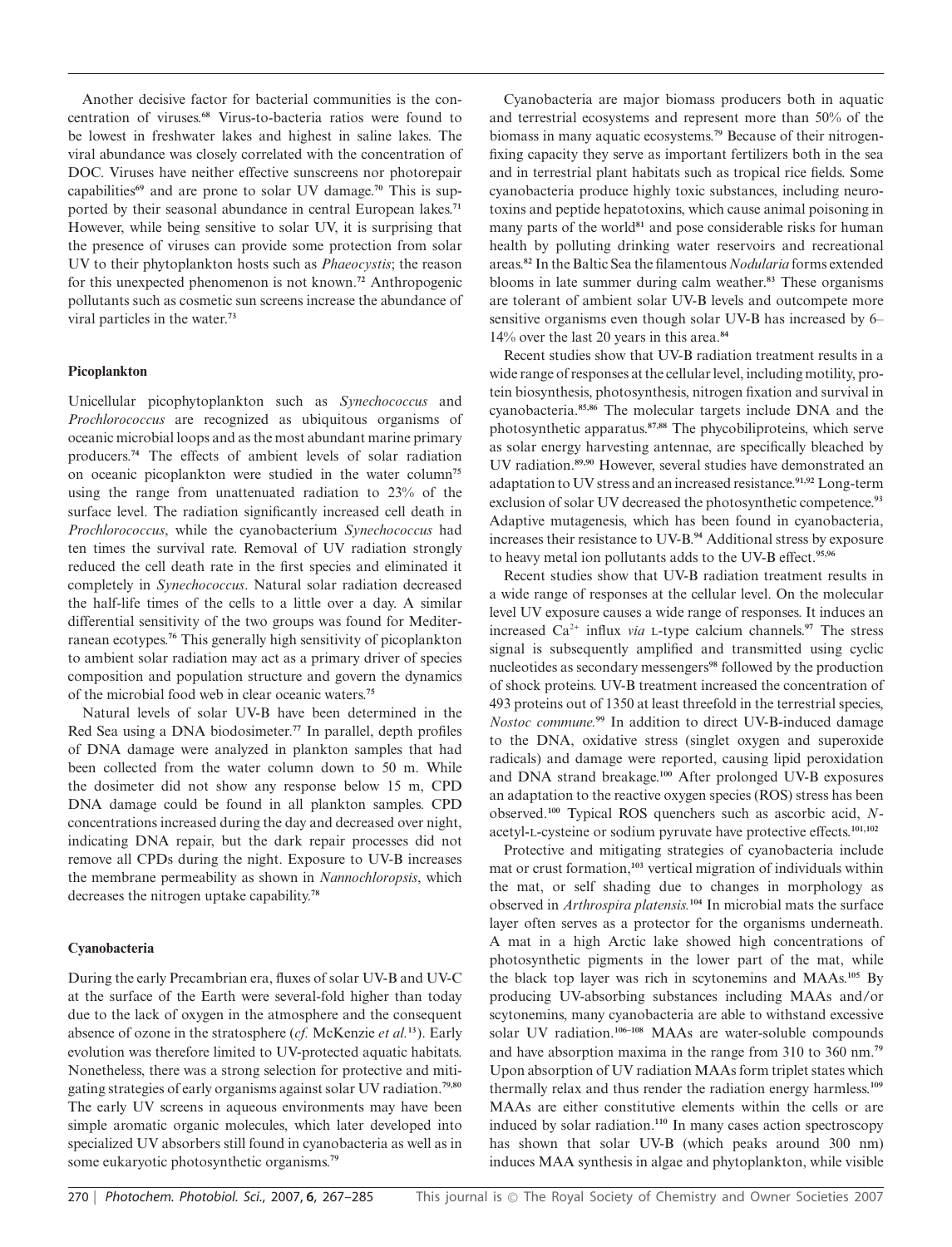radiation has no effect.**<sup>111</sup>** Biosynthesis of scytonemin is induced by exposure to UV-A radiation and can be enhanced by elevated temperatures and photooxidative conditions.**<sup>106</sup>** Scytonemins are exclusively synthesized by cyanobacteria and are chemically very stable. They can accumulate in sediments; their abundance in sediment cores has been utilized to reconstruct variations in the light regime over time.**<sup>112</sup>** Natural populations of the same species may vary in their concentration, indicating genetic differences.**<sup>113</sup>**

## **Phytoplankton**

Phytoplankton are by far the major biomass producers in the oceans, and form the basis of the aquatic food webs. Their productivity rivals that of all combined terrestrial ecosystems. Another key ecological factor is that phytoplankton contribute significantly to the biological pump: atmospheric carbon dioxide is taken up by primary producers in the sea and is cycled through primary and secondary consumers. Most of this carbon dioxide returns to the atmosphere, but part of this sinks to the ocean floor as zooplankton fecal pellets and, to a larger extent, as dead phytoplankton.**<sup>114</sup>** In effect the biological pump removes about 3–4 Gt of carbon per year from the atmosphere and partially offsets anthropogenic input of carbon from fossil fuel burning and tropical deforestation.**<sup>115</sup>**

Phytoplankton are not evenly distributed in the oceans but dominate in the circumpolar regions and the upwelling waters over the continental shelves, as seen by satellite imaging.**<sup>116</sup>** Estimated cell density differences are in reasonable agreement with measurements in the field.**<sup>117</sup>** Marine phytoplankton are dominated by small-sized cells of  $\lt 2$  µm diameter.<sup>118</sup> A large number of recent studies points to a considerable sensitivity of phytoplankton communities to solar UV, ranging from polar to tropical habitats.**<sup>119</sup>**

Besides limitations in nutrients, light availability, pH and non-permissive temperatures, degree of adaptation and grazing pressure, high levels of solar radiation inhibit photosynthesis in species of different taxonomic groups.**120–123** The UV component adds more to photoinhibition than its energy share in solar radiation.**<sup>124</sup>** This inhibition can be monitored in terms of oxygen exchange,<sup>125</sup> carbon acquisition<sup>126</sup> or by measuring the quantum yield using pulse amplitude modulated (PAM) fluorescence.**<sup>127</sup>** Nutrient (mainly nitrogen and phosphorus) starvation often augments the UV effects on photosynthetic performance,**<sup>128</sup>** but may affect various species to a different degree causing changes in community structure.**<sup>129</sup>** This effect of nutrient deficiency may be caused by less efficient repair processes.**<sup>123</sup>** In addition, nutrient uptake, such as phosphorus, may be impaired by solar UV radiation.**<sup>130</sup>** Pollutants such as tributyltin, a constituent of antifouling paints, have a synergistic negative effect.**131,132**

Photorepair is limited at low temperatures. While at 6 *◦*C solar UV radiation significantly inhibited growth in natural phytoplankton samples from a mountain lake in the USA, no such inhibition was observed at 14 *◦*C, indicating that the repair processes compensate the UV inhibition at the elevated temperature.**<sup>133</sup>**

Experimentally, ozone depletion has been mimicked by adding supplementary UV radiation from lamps to ambient solar radiation. This approach was tested at three locations in Southern Brazil, Canada and Patagonia.**134,135**

Photoinhibition in terms of photosynthetic quantum yield is linked to the same mechanism as in other eukaryotic photosynthetic organisms from algae to higher plants: the photosynthetic electron transport chain is disrupted by photodegradation of the D1 protein in Photosystem II.**136,137** Low visible radiation enhances the repair efficiency while high PAR enhances the damage.**<sup>138</sup>** Inhibition of protein synthesis results in retarded recovery. Nutrient starvation limits recovery also.**<sup>138</sup>** In contrast to photosynthesis, respiration is less affected by ambient levels of solar UV radiation.**<sup>139</sup>**

Exposure of natural Antarctic marine plankton to UV at depths from 1 m to less than 20 m showed that some phytoplankton species died, some flourished and others showed no effect.**<sup>140</sup>** These and other results suggest that ozone-related enhanced UV-B may change food web structure and function which in turn may affect biogeochemical cycles.**<sup>141</sup>** In Canadian Rocky Mountain lakes solar UV-A and UV-B were found to decrease algal density and alter community composition.**<sup>142</sup>** However, some studies indicated that after long-term exposure to solar UV, phytoplankton can adapt to the radiation.**<sup>143</sup>** UV-A had a higher impact than UV-B on hard-bottom shallow marine communities, but the effects on diversity and biomass disappeared during species succession within a few months.<sup>6,144</sup> Also, in Patagonian oceanic plankton assemblages, UV-A had a stronger effect on photosynthesis during bloom periods than UV-B.**<sup>145</sup>** However, the relative sensitivity of phytoplankton to UV-A and UV-B may depend on the species composition and the nutrient state.**<sup>146</sup>** Mixing is an important factor in plankton survival. In contrast to marine habitats with high mixing, lakes often show stable thermal stratification. Consequently, lake plankton communities show vertical distribution**<sup>147</sup>** and populate certain horizontal bands of optimal light conditions**<sup>148</sup>** using buoyancy and active motility for niche selection. In the subtropical lake Tanganyika, phytoplankton were affected by solar UV radiation only in the top half-meter, reducing photosynthetic rates, damaging DNA (CPD formation) and inducing UV-absorbing compounds, indicating that vertical mixing decreases solar UV effects by transporting the cells to depth where active repair can take place. Fast vertical mixing within the upper mixing layer of tropical marine environments can enhance photosynthesis. Under cloudy conditions UV-A can be used as a source of energy, while under slow mixing and cloudless skies UV-A is inhibitory.**<sup>149</sup>** Other targets of UV-B damage are changes in ultrastructure and pigment concentration and composition.**150,151** Besides direct effects on cellular targets, UV-B also operates *via* the production of ROS.**<sup>152</sup>** Phytoplankton defend themselves by activating antioxidant systems. However, UV-B decreases the activity of antioxidant enzymes and ROS scavengers.**<sup>153</sup>**

One mechanism of photoprotection against high solar radiation in many algal species (except red algae) is the xanthophyll cycle, which relies on the thermal dissipation of excess excitation energy thereby reducing the formation of singlet oxygen in the chloroplasts.**<sup>154</sup>** Zeaxanthin formation is also involved in increased non-photochemical quenching based on the migration of electronic excitation energy from Photosystem II chlorophyll to nearby carotenoids. UV exposure can enhance this process.**<sup>155</sup>**

MAAs are effective UV screens that protect phytoplankton from high solar UV radiation.**<sup>156</sup>** In the English channel MAAs are present on a year round basis with concentrations increasing rapidly during spring often coinciding with the appearance of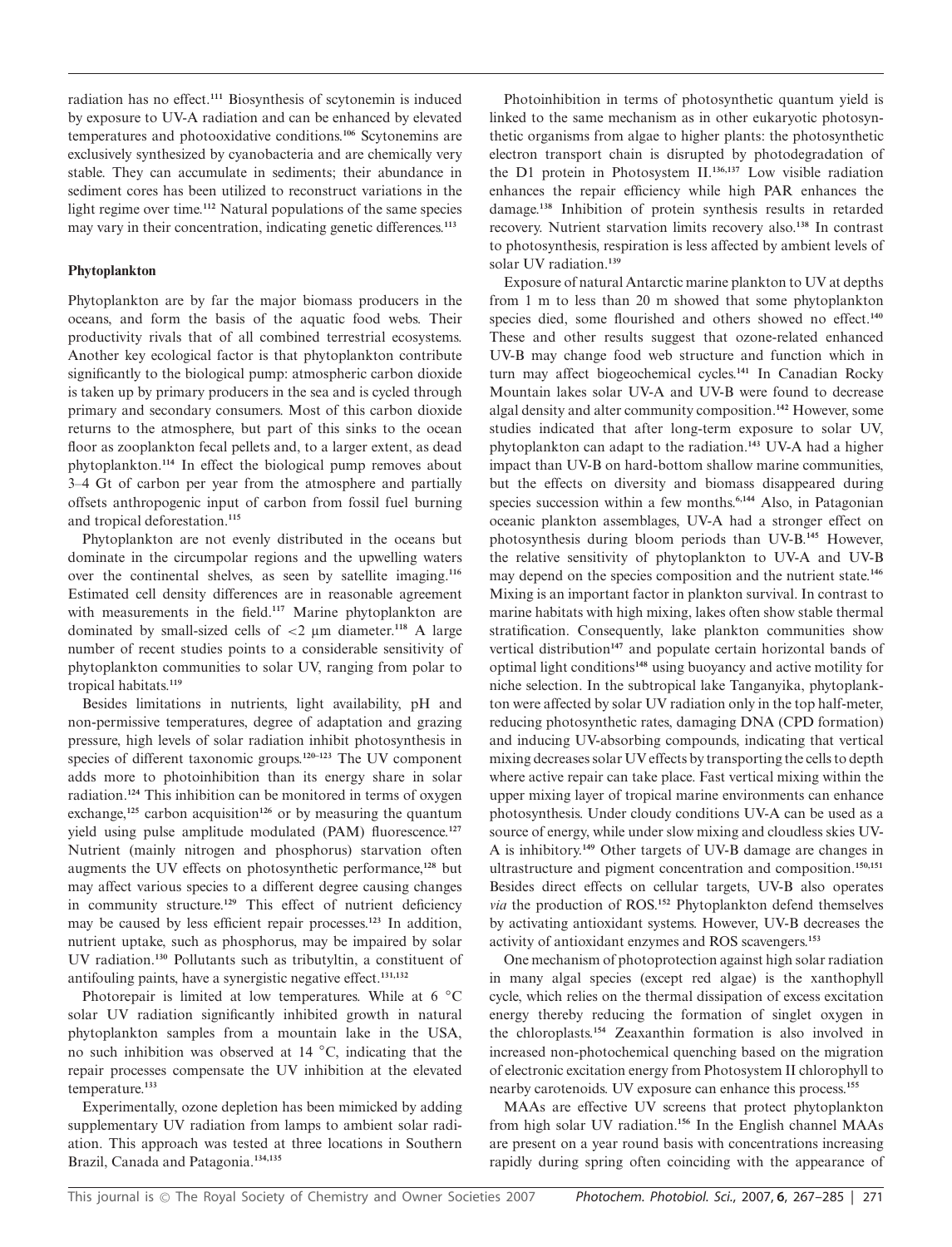algal blooms.**<sup>157</sup>** The action spectrum for MAA synthesis induction shows a clear maximum in the UV-B range.**<sup>158</sup>** In the dinoflagellate *Scrippsiella*, daily vertical migrations have been found to be related to circadian MAA biosynthesis.**159,160** In dinoflagellates, MAAs seem to be packaged in certain organelles probably increasing the protective efficiency for specific cellular targets.**<sup>161</sup>** MAAs can operate both as UV absorbers and as quenchers for oxidative stressors.**162,163** While MAAs are very stable molecules with respect to extreme temperatures, pH and UV radiation, they are easily destroyed in water in the presence of photosensitizers.**<sup>164</sup>**

Some freshwater yeasts represent a small group of planktonic organisms showing both a constitutive and a UV-inducible synthesis of photoprotective carotenoids and mycosporines.**165–167** The specific MAA is a compound linked to a glutaminol-glucoside,**<sup>76</sup>** which is also accumulated by copepods and ciliates from their diet.**<sup>167</sup>** Some green algae in extreme UV environments (snow algae) use sporopollenin as a UV-absorbing substance.**<sup>168</sup>** Others rely on massive accumulations of carotenoids such as astaxanthin**<sup>169</sup>** or b-carotene,**<sup>170</sup>** which provide protection against oxidative stress by scavenging singlet oxygen or peroxyl radicals.**<sup>161</sup>**

Some phytoplankton taxa including dinoflagellates and diatoms produce toxic substances, such as neurotoxins and domoic acid, and are a severe threat to animals and humans when they form blooms. Recent blooms of the toxic *Pseudo*-*nitzschia* have caused mass mortality among dolphins, sea lions and birds along the Californian coast.**<sup>171</sup>** These blooms seem to be increasing in frequency and geographical range. The organisms have a low sensitivity to solar UV radiation and escape damage of their photosynthetic apparatus by switching to heterotrophic growth.

Several taxa of marine phytoplankton such as Prymnesiophyceae and some dinoflagellates produce dimethylsulfoniopropionate (DMSP) which is converted into dimethylsulfide (DMS) (*cf.* Zepp *et al.***<sup>2</sup>** ). The latter is emitted into the atmosphere and forms cloud condensation nuclei, thereby affecting local climate over the ocean.**<sup>172</sup>** Cleavage of DMSP is induced by mechanical or dark stress, by grazing or viral attack.**<sup>173</sup>** This indicates that DMSP is involved in coping with oxidative stress.**174,175** Because of the pronounced vertical migrations of the dinoflagellates, diurnal patterns were recorded in DMS production in the St. Lawrence Estuary. Recently, lakes and estuaries have also been found to be important sources of DMS.**<sup>176</sup>** A model has been developed to simulate the seasonal patterns of DMS production and validated against nutrient concentrations, biological standing stock and other parameters.**<sup>177</sup>** Marine biogenic iodocarbon emissions are also significant for marine aerosol formation and have a key effect on global radiative forcing.**<sup>178</sup>** Besides changes in stratospheric ozone, cloud cover is a major factor controlling the exposure of organisms to solar UV.**<sup>179</sup>**

The sea-ice ecosystems in the circumpolar oceans and water bodies of the Baltic and Caspian Seas constitute some of the largest biomes on Earth.**<sup>180</sup>** The semisolid ice matrix provides niches in which bacteria, phytoplankton algae, protists and invertebrates thrive.**<sup>181</sup>** Those organisms are strongly affected by temperature, salinity, nutrients, visible and ultraviolet solar radiation.**<sup>182</sup>** Sea-ice phytoplankton provide the fundamental energy and nutritional source for invertebrates such as krill in their early developmental stages which amount to about a quarter of the biomass production in ice-covered waters. The extreme conditions of their habitat force the organisms to adapt physiologically. The production of large concentrations of MAAs is also essential for the survival of primary consumers which ingest and incorporate the MAAs for their own protection. The expected loss of about 25% of the sea ice due to global warming over the current century will certainly affect the productivity of the polar oceans.**<sup>182</sup>**

Anthropogenic acidification of boreal lakes decreases resistance of organisms to UV radiation and affects species composition with increasing trophic level. Therefore it is assumed that loss in species diversity will increase the susceptibility of acidified lakes to other stress factors. Ecosystem stability in boreal lakes is thus likely to decline as global change proceeds.**<sup>183</sup>**

Experiments in large (volume  $>1 \text{ m}^3$ ) outdoor enclosures, called mesocosms, are useful for the study of complex impacts on food-web structure and dynamics.**184–186** Mesocosms permit wellcontrolled experiments with natural phytoplankton communities in physical, chemical and light conditions mimicking those of the natural environment. In addition, UV radiation within mesocosms can be manipulated to simulate various levels of ozone depletion. Belzil and coworkers**<sup>184</sup>** find that while UV radiation increases can have subtle effects on bulk biomass (carbon and chlorophyll), changes in community structure may be a more significant ecological effect, because of differential sensitivity to UV radiation among planktonic organisms. These workers note that "planktonic communities do not suffer from the catastrophic negative impacts that might have been inferred from some laboratory experiments on individual components of the marine food web". They note, in agreement with previous observations, that ambient levels of UV radiation already have significant effects. Mesocosm experiments, including both plankton and their grazers, also suggest that changes in community structure are potentially more important than effects on overall algal biomass.**<sup>186</sup>** Other workers found that phytoplankton growth was inhibited by UV radiation in fixed-depth experiments but not in mesocosms where vertical mixing exposed planktonic organisms to variable radiation regimes.**<sup>187</sup>** A synthesis model simulating mesocosm experiments suggests that enhanced UV-B could cause "a shift from primary producers to bacteria at the community level".**<sup>188</sup>** Such a shift in community structure could have important consequences for  $CO<sub>2</sub>$ levels in oceanic surface waters. A mathematical model based on a predator–prey scheme considers sedimentation of phytoplankton, vertical mixing, and attenuation of PAR as well as UV radiation in the water column. Surprisingly, higher inhibition by UV radiation and longer mixing periods can induce strong fluctuations in the system and enhance plankton productivity due to the stronger effects on the predators.**189,190**

## **Macroalgae and aquatic plants**

Macroalgae are major biomass producers on rocky shores and continental shelves. The macroalgae canopies form habitats for larval fish, crustaceans, and other animals. Macroalgae are of commercial importance and are harvested on a large scale from natural vegetation and aquaculture for human consumption and industrial use.

Even without ozone depletion, UV-B radiation constitutes a significant stressor for macroalgae. Exposure to solar UV-B results in a host of biological effects on the molecular, cellular, individual and community levels.**<sup>191</sup>** Macroalgae are stressed by solar UV radiation to an extent which is genetically determined and results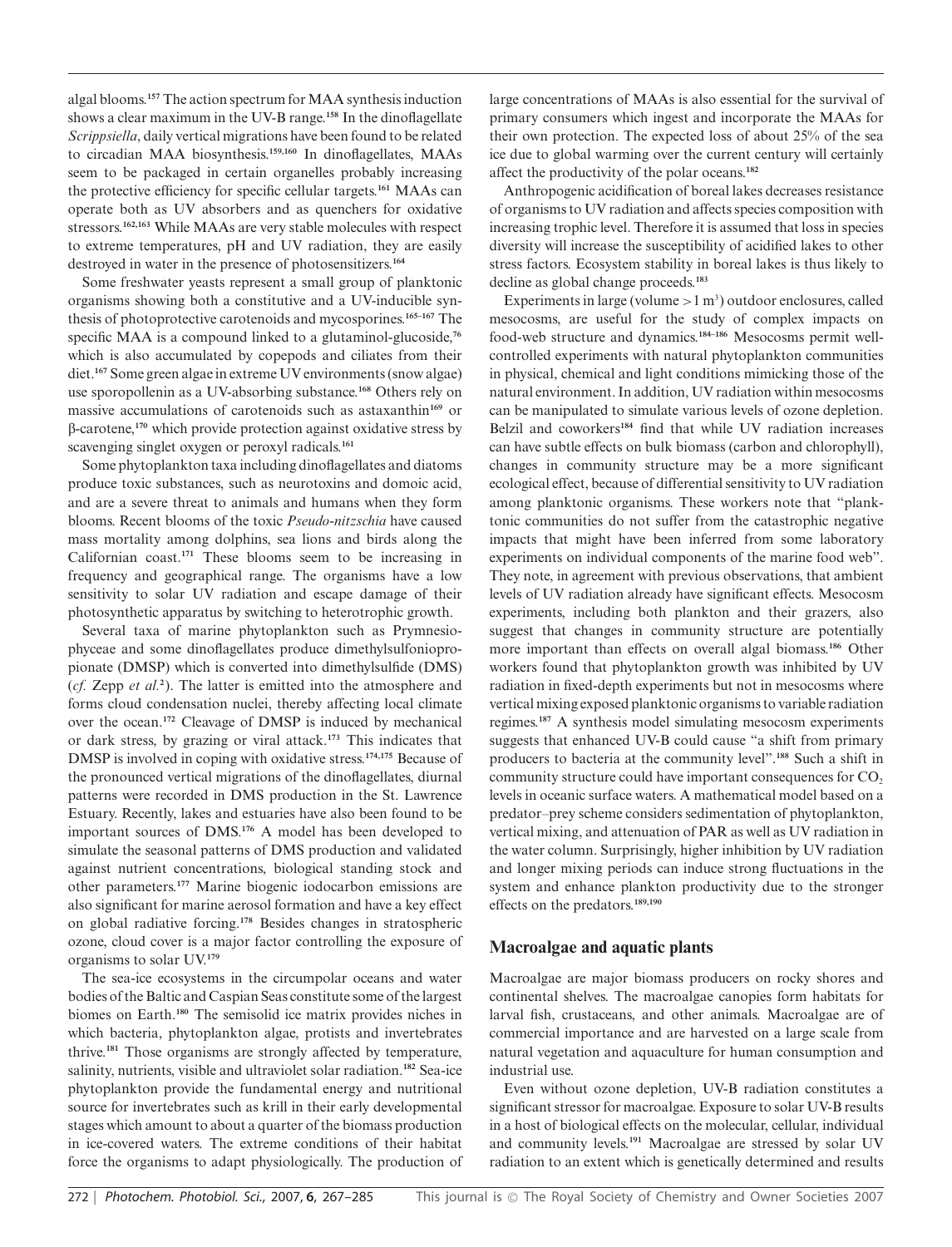in a pronounced vertical stratification.**<sup>192</sup>** Even closely related species of the same genus may have significantly different UV sensitivity, causing them to grow in different habitats.**<sup>193</sup>** UVtolerant species populate the tidal zone, while more sensitive species are found in deeper waters.**<sup>194</sup>** Seasonal changes in UV and visible radiation also result in a pronounced succession of species over the year in marine macrobenthic communities.**<sup>195</sup>** Besides changing salinity, temperature and desiccation in their habitats,**<sup>196</sup>** macroalgae are exposed to extreme variations in light intensity due to daily, seasonal and tidal cycles as well as changing turbidity in the water column.**<sup>197</sup>** Intertidal macroalgae of all major taxa can rapidly adapt to fast changes in radiation.**198,199** Environmental conditions can be extreme in macroalgal habitats where, at polar growth sites, species have to survive in total darkness during several winter months.**<sup>200</sup>**

Young specimens were more prone to UV inhibition of photosynthesis, and species collected shortly after the winter were found to be affected more than those harvested later in the year, indicating an adaptive strategy to increasing natural shortwavelength radiation.**<sup>201</sup>** Both Arctic and Antarctic species showed pronounced effects of solar UV-B on photosynthesis, morphology and growth rates.**202,203** Unfiltered solar radiation proved lethal to several Antarctic deep water algae. While tropical macroalgae are better adapted to higher solar UV and visible radiation than higher-latitude species, they are also affected by ambient solar UV.**<sup>204</sup>** Both UV-A and UV-B decrease growth rate, quantum yield of photosynthesis and cause accumulation of DNA damage. Since different species show different sensitivities, increases in solar UV-B radiation could influence species recruitment in the upper intertidal zone.**<sup>205</sup>**

Excessive solar radiation causes photoinhibition of photosynthesis;**<sup>206</sup>** elimination of total UV or UV-B alone reduces the severity of photoinhibition and shortens recovery time in many species.**154,207,208** Electron microscopy revealed pronounced damage of the thyalkoid structure.**<sup>209</sup>** Enzymes involved in the photosynthetic  $CO<sub>2</sub>$  fixation and sugar formation are affected by UV radiation and the concentration of chlorophyll *a* decreases.**210,211** The photosynthetic accessory phycobiliproteins operating as antenna pigments in red algae are even more sensitive to solar UV radiation.**<sup>212</sup>** UV-B is more effective than UV-A in decreasing growth rate.**<sup>205</sup>** In a laboratory study exposure to UV resulted in significant release of organohalogens from several polar macroalgae. These substances have ozone-depleting characteristics and so potentially enhance the incidence of solar UV.**<sup>205</sup>**

Most macroalgae have an efficient photorepair system of UVinduced CPDs.**<sup>213</sup>** Besides DNA repair mechanisms, efficient ROS scavenging enzymes were found in many macroalgae.**<sup>214</sup>** In several Arctic algae these enzymes vary significantly in activity over the growing season when algae have been collected before, during and after break-up of sea ice.**<sup>215</sup>** UV sensitivity decreases with age and developmental stage of macroalgae. The germination capacity of zoospores from five Laminariales species were found to decrease sharply after 16 h of exposure to visible and UV radiation.**<sup>216</sup>** Both zygotes and young germlings of brown algae show massive inhibition; UV-B radiation is more effective than UV-A.**<sup>217</sup>** Also juvenile stages of red and green algae showed a pronounced UV sensitivity.**<sup>218</sup>** Both UV-A and blue radiation reactivate spore germination after UV-B inhibition, indicating photolyase activity.**<sup>219</sup>** Motile gametes of brown algae use lightdirected movement (phototaxis) to accumulate at the water surface improving the chances of finding a mating partner, but that phototactic response is drastically inhibited by solar UV. Enhanced levels of solar UV-B may affect this vital strategy and thus impair development of kelps.**<sup>220</sup>**

Many macroalgae of the tidal zone produce UV-absorbing compounds while subtidal species usually do not have this protection. However, deep-water algae are rarely exposed to significant levels of solar UV radiation.**<sup>221</sup>** Red algae have the highest percentage of species that synthesize MAAs,**<sup>222</sup>** followed by brown and green algae. The protective effect of MAAs was shown in the red alga *Porphyra*, commercially sold as Nori, where they block thymine dimer production.**<sup>223</sup>** MAAs are very stable against elevated temperatures and UV exposure.**<sup>224</sup>** The presence of ammonium increases the accumulation of MAAs. The blue component of visible radiation has the highest effect in inducing MAA biosynthesis in *Porphyra*. **<sup>225</sup>** Polychromatic action spectra of induction reveal the efficiency of short wavelength radiation in several species.**226,227** Recently a new group of MAAs absorbing at 322 nm has been identified in green algae.**<sup>228</sup>** The common sea lettuce, *Ulva*, was found to produce a UV-B absorbing compound with a maximum at 292 nm.**<sup>229</sup>** In brown algae a novel group of UV-absorbing pigments, phlorotannins, has been found.**<sup>230</sup>** Macroalgae can be classified according to their MAA production. Most deep water algae never produce MAAs even when transplanted to surface waters. Algae from the intertidal zone often show induction of MAAs, while species growing near the water surface normally have a high concentration of MAAs, which cannot be further induced.**<sup>231</sup>** Other defense mechanisms against photooxidative stress involve the induction of a wide range of antioxidant enzymes in brown, green and red algae**<sup>232</sup>** as well as biosynthesis of several carotenoids.**<sup>226</sup>**

Aquatic mosses and liverworts show UV-B-related responses similar to those of many macroalgae, including inhibition of photosynthesis, growth and pigmentation.**233,234** PAM measurements show a pronounced photoinhibition during noon, from which the thalli recover when the UV stress decreases.**<sup>109</sup>** When exposed to high levels of solar UV-B radiation they produce UV-absorbing compounds, which seem to be hydroxycinnamic acid derivatives.**<sup>235</sup>** Aquatic flowering plants are also affected by solar UV. Sea grass meadows cover large areas of sandy bottom in shallow water**<sup>236</sup>** and contribute substantially to the aquatic biomass productivity.**<sup>237</sup>** Photosynthetic quantum yield dramatically decreases under unfiltered solar radiation. Removal of UV-B or total UV improves the photosynthetic activity.**<sup>238</sup>** Transfer experiments on plants growing at 15 m to 2.5 m water depth indicate an efficient adaptation of sea grasses to higher solar UV. Epiphytes growing on sea grass leaves has been considered detrimental since it reduces the photosynthetically available radiation, but as they strongly absorb UV-B radiation they exert a beneficial effect.**<sup>239</sup>** In a submersed aquatic angiosperm, UV-B exposure over 7–16 days caused an increase in several photosynthetic enzymes. Water transparency to visible and UV governs the distribution and abundance of submerged macrophytes in lakes in the Canadian Arctic.**<sup>240</sup>** Antioxidant enzymes were also activated by UV.**<sup>241</sup>** The common freshwater duckweed, *Lemna*, shows strong responses to simulated solar radiation, with a pronounced increase in ROS responses. This UV-induced stress response was augmented by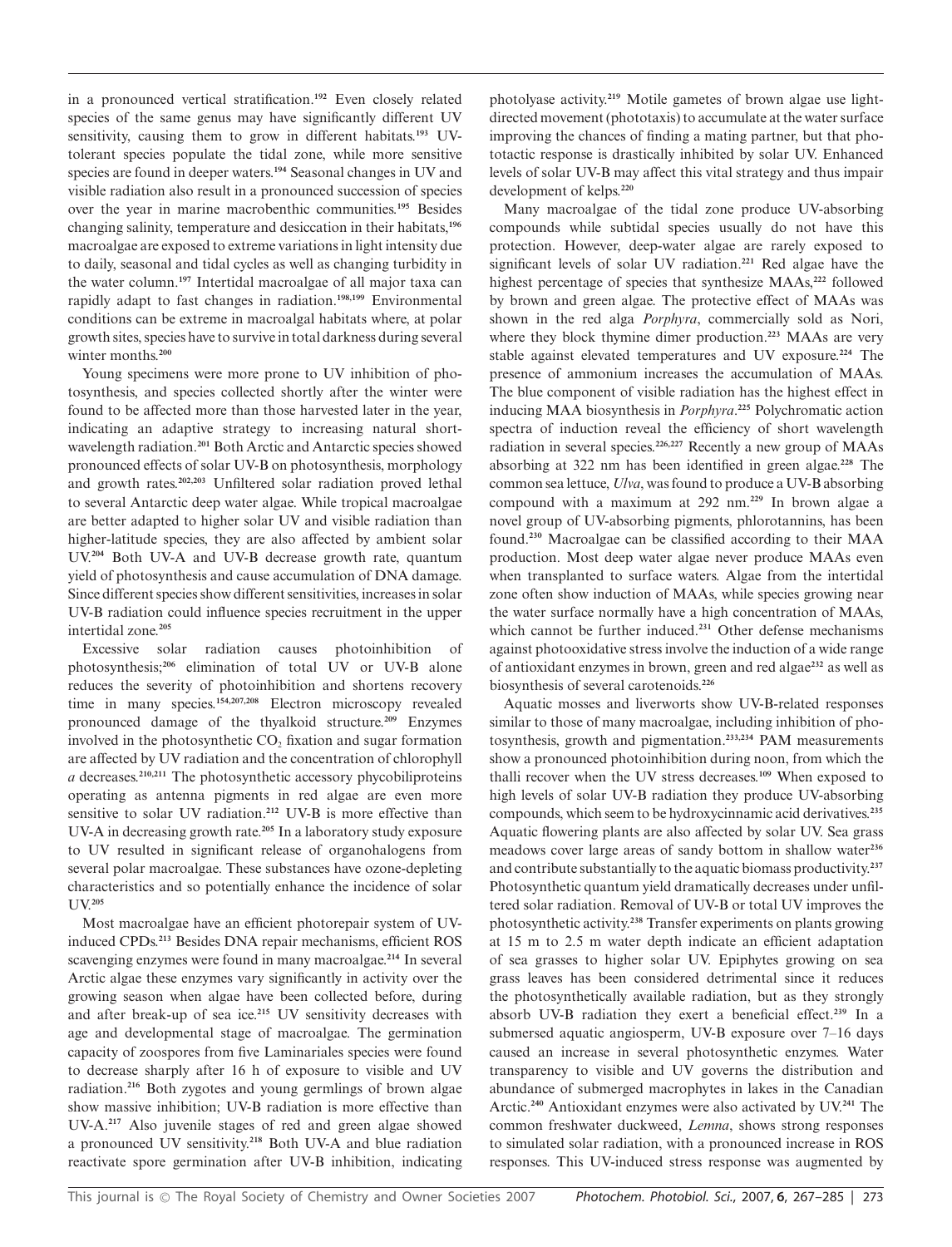exposure to copper, which alone also activates the ROS pathway.**<sup>242</sup>** Related species differ considerably in their UV-B sensitivity.**<sup>243</sup>**

## **Consumers**

Consumers form the next higher level in the aquatic food webs after producers (Fig. 3). In most cases several trophic levels follow each other, usually starting with zooplankton being the primary consumers. It is evident that a UV-related decrease in primary producer biomass has an effect on growth and survival of the consumers. In addition, specific UV effects have been identified in almost all consumers.**<sup>244</sup>**



**Fig. 3** Schematic diagram of classic and microbial marine food webs illustrating the flow of carbon and energy through the systems. Adapted from DeLong and Karl, courtesy of the National Biological Information Infrastructure (NBII).**<sup>245</sup>**

## **Zooplankton**

Zooplankton includes unicellular and multicellular life forms and can be classified in several size classes. It is also comprised of larval forms of fish, crustaceans, echinoderms, molluscs and other phyla. These forms will be discussed below.

Zooplankton community structure in freshwater ecosystems is controlled by multiple factors, including DOC content and distribution throughout the water column, which regulates UV penetration (see ref. 2). UV radiation is a potential driving force for zooplankton community structure in some lakes.**<sup>246</sup>** In shallow ponds of Finnish Lapland *Daphnia* only occurs when sufficient amounts of DOC are present.**<sup>247</sup>** Depending on the terrestrial succession in the watersheds of several Alaskan lakes, the UV attenuation depths (1% of surface irradiance at 320 nm) vary from 0.6 m to more than 14 m. This UV regime strongly controls the species composition of major macrozooplankton. When zooplankton from a UV-opaque lake was transplanted into the surface water (0.5 m depth) of a UV-transparent lake, it perished within only a few days, suggesting a strong link between early succession of zooplankton communities and terrestrial plant communities (a source of DOC) within the watershed. Large variations in UV sensitivity were also found in a study involving lakes of different UV transparencies.**248,249** In response to high solar UV, *Daphnia* shows a pronounced avoidance response when observed in UV transmitting acrylic columns suspended in the surface waters. In contrast, when UV-B and short-wavelength UV-A are blocked, the animals prefer moving to the surface. In a low-UV lake, no such preferential behavior was seen. These results and those from a follow-up, open-lake experiment indicate that UV radiation may influence the vertical distribution and habitat partitioning of certain zooplankton in high-UV lakes, while predation, food availability and other factors may be more important in low-UV lakes.**<sup>250</sup>** Studies of sublethal effects of UV on the freshwater cladoceran *Daphnia* show increases in respiration rates at low levels of UV exposure and decreases at high levels.**<sup>251</sup>**

In their natural habitat, zooplankton face conflicting selection pressures. While invertebrate predators induce an upward movement during daylight hours, this exposes zooplankton to strong surface UV exposure.**<sup>252</sup>** Even though *Daphnia* and other zooplankton try to escape from surface UV radiation by vertical migration, the organisms cannot avoid excessive exposure. The copepod *Boeckella*, living in Lake Titicaca with very high solar UV levels, counters the detrimental effect by incorporating photoprotective MAAs.**<sup>253</sup>** Copepods cannot synthesize these substances but acquire them from their algal diet (*e.g.*, dinoflagellates).**<sup>160</sup>**

In a study of Antarctic copepods, MAA concentration was strongly correlated with UV tolerance.**<sup>254</sup>** In an alpine lake there was a strong seasonality in MAA concentrations in phytoplankton and copepods with more than three times higher concentrations in the summer than in the winter.**<sup>255</sup>** Besides vertical migration and UV screening, copepods rely on photorepair of UV-B-induced DNA damage**<sup>256</sup>** as shown in species from Patagonia, Argentina.**<sup>257</sup>** Photoenzymatic repair contributes significantly towards UV-B tolerance in many cladocerans.**<sup>258</sup>** Some Antarctic copepods possess a less efficient photorepair mechanism, which has been attributed to the low temperatures typical of Antarctic lakes.**<sup>254</sup>** The implication is that at elevated temperatures (due to global warming) the enzymatic photorepair of UV-induced damage should be more efficient.**<sup>259</sup>** This hypothesis was tested in living *Daphnia* by extracting DNA at various temperatures. UV-induced DNA damage increased with temperature, but the light-dependent enzymatic repair more than offset the effect and the net DNA damage significantly decreased with increasing temperature.**<sup>260</sup>** This result was supported by a study of planktonic rotifers and crustaceans in Northern temperate lakes where UV had less detrimental effects on abundance and reproduction at higher temperatures.**<sup>261</sup>** However, one study found that mortality and DNA damage were as high as at low temperatures in freshwater ciliates, indicating that photolyase has an optimal temperature for its activity.**<sup>262</sup>** It is interesting to note that although elevated levels of solar UV induce mutations, there does not seem to be evolutionary selection toward UV protection in halophilic crustaceans.**<sup>263</sup>** Feeding experiments indicate that UV-B pretreated phytoplankton species negatively affect the life history of *Daphnia*. **<sup>264</sup>** Adults were smaller, and a smaller number of juveniles with lower fitness were produced under these conditions than in the controls, indicating that UV-B had a significant effect on food quality and impaired energy transfer to the next trophic level.**265,266** The effect of climate warming on macro-zooplankton is subtle: Copepod populations were reduced in size but those of ostracods increased.**<sup>267</sup>** In contrast predation by fish has a major effect on population composition and density.

Several workers have reported results consistent with the hypothesis that UV influences zooplankton community structure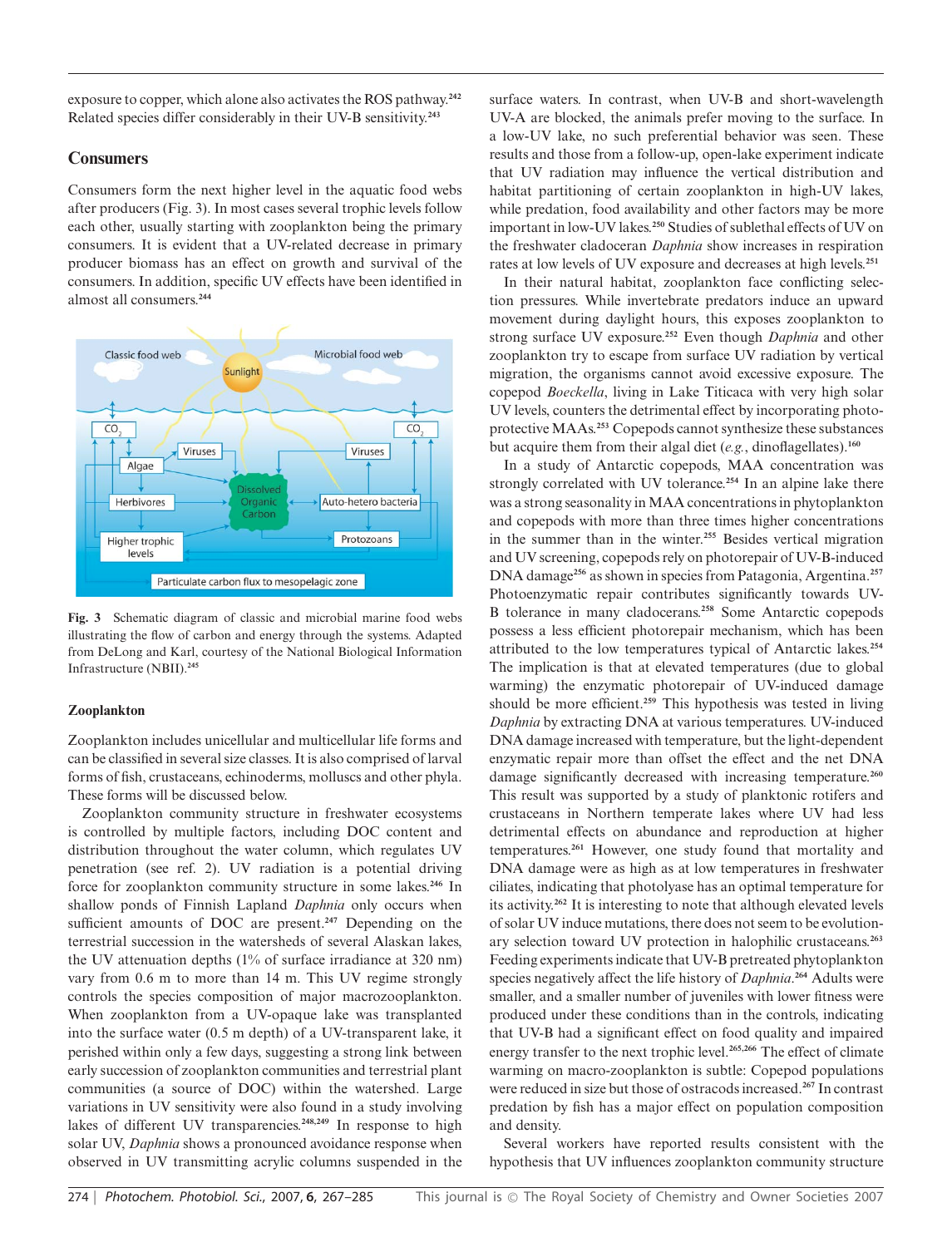and succession during early lake ontogeny. Engstrom and coworkers**<sup>268</sup>** studied the chemical and biological trends during lake evolution in recently deglaciated terrain near Glacier Bay, Alaska. They demonstrated that dissolved organic carbon (DOC) concentrations increased with lake age. Williamson *et al.*, **269** investigating changes in UV attenuation and macrozooplankton community structure in these same lakes, showed a strong dependence of UV radiation transparency on terrestrially derived DOC. They suggest a link between the development of terrestrial plant communities within these lake watersheds, changes in lake hydrology, and the early succession of zooplankton communities following deglaciation. These results suggest that UV radiation may be a more important factor than previously recognized in determining the distribution and abundance of zooplankton in lake ecosystems.

#### **Corals and sea anemones**

Recent accelerated catastrophic coral mortality has been linked with several environmental factors including bacterial and cyanobacterial infections,**<sup>270</sup>** increasing temperatures,**271–274** marine pollution**<sup>275</sup>** and human destruction of coral reefs. Many corals rely on the photosynthetic activity of dinoflagellates (zooxanthellae).**<sup>276</sup>** At temperatures exceeding a thermal threshold, corals are bleached. The underlying mechanism could be photoinhibition of photosynthesis in the zooxanthellae induced by the production of reactive oxygen species.**277,278** However, recent results indicate that corals and their symbionts may be capable of adapting to higher temperatures.**<sup>279</sup>** Like corals, giant clams harbor symbiotic zooxanthellae. Clams also suffered mass bleaching on several reefs of the Great Barrier Reef.**<sup>280</sup>** Virus-like particles could also be associated with coral mortality.**<sup>281</sup>**

When symbiotic algae are exposed to solar radiation the host is also subjected to damaging solar UV radiation. Some stony corals expand their tentacles upon exposure to photosynthetically active radiation and contract them when encountering excessive radiation.**<sup>282</sup>** As a counter-measure to enhanced solar UV the algae produce MAAs, some of which are also transferred to the host.**<sup>276</sup>** Moreover, the host develops antioxidant defences to protect itself from the photosynthetically produced oxygen. Herbicides also affect corals by impairing the photosynthetic symbiotic zooxanthellae.**<sup>283</sup>** Laboratory-kept colonies of the coral *Stylophora* maintained minimal amounts of MAAs, but the concentration of the UV-absorbing pigments increased rapidly upon exposure to broadband UV.**<sup>284</sup>** Four MAAs, produced by the zooxanthella *Symbiodinium*, increased first, followed by six additional ones which were synthesized at the expense of the primary MAAs.

Sea anemones occur in several color phenotypes. At the coast of Discovery Bay, Jamaica, pink morphs are more abundant in the lagoon and in deeper areas, while green individuals are found in the forereef (seaward and downward from the reef crest) and in shallower areas. Genetic analysis revealed two distinct variants with different UV absorbance and UV acclimatization capacities.**<sup>285</sup>** A comparison of sea anemones with dinoflagellates or green algae as symbionts or asymbiotic species showed that the MAAs mainly reflect phylogenetic differences among the anemones rather than the presence or kind of symbiont.**<sup>286</sup>**

#### **Sea urchins**

Exposure to UV radiation causes apoptosis (cell self-destruction) in developing sea urchin embryos.**<sup>287</sup>** Embryos of three sea urchin species from different habitats ranging from the Gulf of Maine to the Antarctic indicated significant amounts of accumulated DNA damage in the form of cyclobutane pyrimidine dimers (CPD). Biological weighting functions for DNA damage indicated a high sensitivity for UV-A radiation, but the most sensitive species show an increased susceptibility to UV-B correlated with the lowest concentration of UV-absorbing compounds.**<sup>288</sup>** Larvae and embryos of these species dwell within 5 m of the ocean surface. UV-induced damage in the different larval stages was clearly correlated with the absence of MAAs. The absence of UV-screening substances strongly decreased survival.**<sup>289</sup>** Further, the observed delays in early cleavage and following development were closely related with UV-induced DNA damage. Reproduction in the circumpolar sea urchin *Sterechinus* occurs during austral spring when ozone concentrations during the past 25 years have declined by more than 50%. When the planktonic embryos were exposed in the top 1 m of the water column, nearly all exhibited DNA damage and 100% showed abnormal development.**<sup>290</sup>** UV-B removal prevented DNA damage. At depths below 3 m hardly any abnormal development or DNA damage occurred. The threshold for DNA damage from ambient solar UV-B was <25 kJ m<sup>-2</sup> (inducing  $\sim$ 17 CPDs mb<sup>-1</sup>) and levels >80 kJ m<sup>-2</sup> precluded normal development.

The Antarctic sea ice has been thought to protect the benthic invertebrate fauna from solar UV-B radiation. However, recent investigations showed that short-wavelength UV-B (down to 304 nm) is transmitted through the austral spring annual ice of McMurdo Sound where it causes DNA damage and mortality during the early development in sea urchin embryos.**<sup>291</sup>** The degree of damage and mortality varies from year to year and depends on the thickness of the sea ice and on the total column ozone.

## **Amphibians**

During the last decade amphibian populations have suffered widespread declines and even extinctions on a global scale.**292,293** Many different factors, including habitat destruction**294,295** and fragmentation,**296–299** global climate change,**300,301** acid precipitation,**302,303** environmental pollution,**304–307** including anthropogenic pesticides**306,308** and fertilizers,**<sup>309</sup>** parasites,**<sup>310</sup>** introduction of exotic competitors and predators,**311–316** fungal diseases,**317,318** and other pathogen outbreaks,**319–321** interannual variability in precipitation, as well as climate change-induced reductions in water depth at oviposition sites, have been suggested as responsible for those global declines.**322,323** Since the 1990s, malformations have been noted in many parts of the United States**<sup>323</sup>** and in many other countries all over the globe.**324,325**

Among other factors, solar UV-B radiation has been variously implicated as a possible contributing factor**<sup>326</sup>** involved in malformation and mortality, especially during the embryonic development. However, there are two conflicting views on the involvement of UV-B in amphibian declines.**327,328** In a controlled laboratory study, leopard frogs (*Rana pipiens*) were exposed to unfiltered solar radiation or radiation without UV-B or total UV.**<sup>329</sup>** Unlike natural conditions, the larvae in the laboratory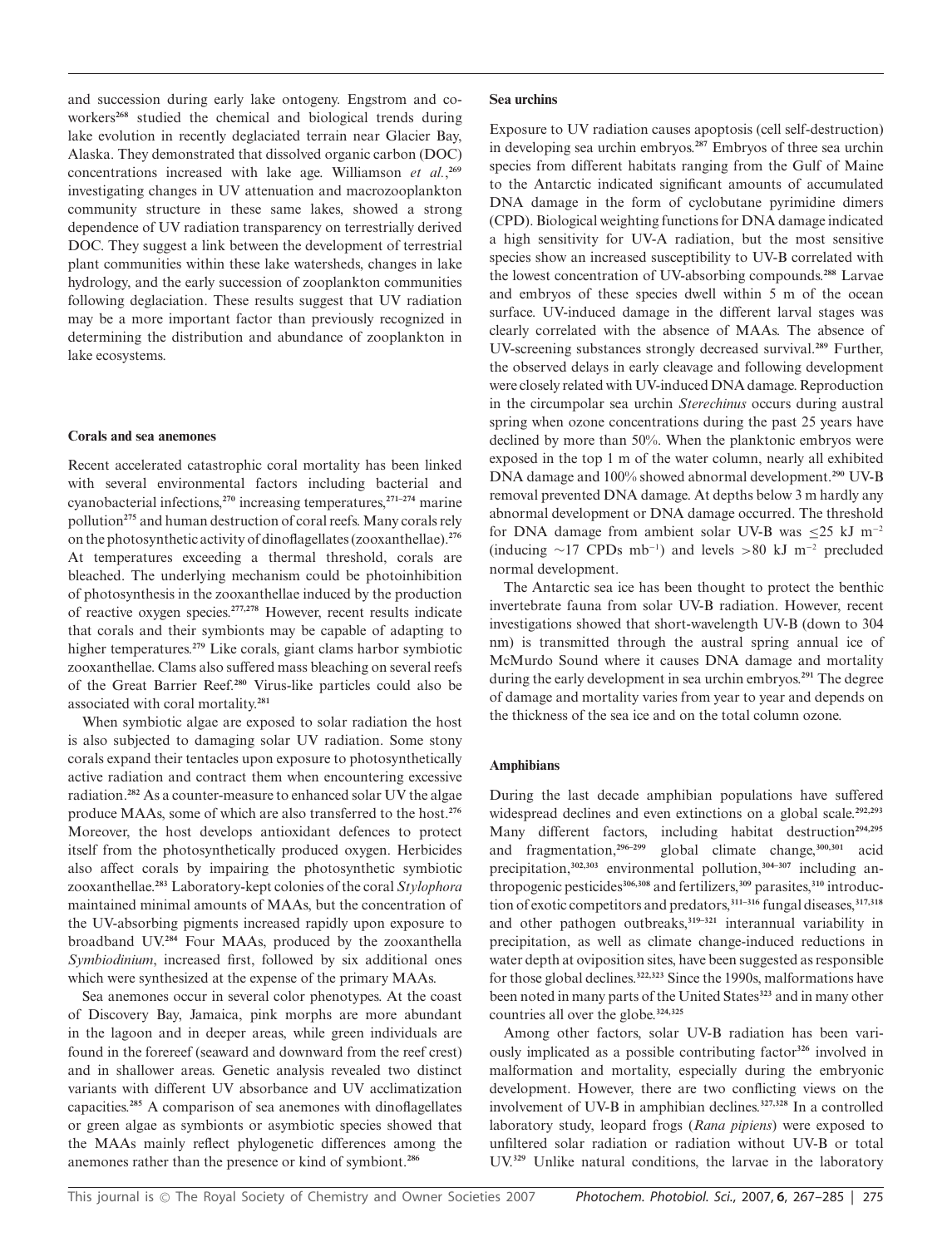could not avoid exposure. Full sunlight caused *ca.* 50% mortality in early larval development, while filtered solar radiation had no effect. There was a clear correlation between solar UV doses and hindlimb malformation. *In situ* studies in the natural amphibian habitat showed a considerable protection from solar UV radiation by DOC and vegetation shading, especially during the sensitive development during spring.**<sup>330</sup>** When exposed to ambient solar radiation under controlled conditions and when natural shade and refuge were eliminated, embryos and larvae of several anuran species died.**<sup>331</sup>** A subsequent quantification of the outdoor UV exposure in Northern Minnesota and Wisconsin wetlands indicated that the risks for UV-induced malformations and mortality are low for both Northern leopard and mink frogs. The exposure of amphibian eggs and larvae to solar UV radiation strongly depends on the concentration of DOC in the water column.<sup>332</sup> One important factor is oviposition behavior: species which lay their eggs in UV-protected sites may be more sensitive to solar UV exposure than those which deposit their eggs at the water surface.**<sup>333</sup>** Amphibian species with the highest physiological sensitivity to UV-B are those with the lowest field exposures as a function of the location of embryos and the UV-B attenuation properties of water at each site. These results also suggest that conclusions made about vulnerability of species to UV-B in the absence of information on field exposures may often be misleading.**<sup>333</sup>**

Red-legged frog embryos (*Rana aurora*) appear to be tolerant to current ambient levels of UV-B, but radiation even slightly exceeding the ambient levels is lethal.**<sup>334</sup>** Although embryonic size is a complicated issue and small size at hatching can change very quickly after feeding, even at ambient levels, larvae exposed to UV-B as embryos tend to be smaller and less developed than nonexposed organisms. Amphibians use behavioral, physiological and molecular defences against solar UV-B damage, but speciesspecific sensitivities may cause changes in community structure due to persistent UV-B level increases,**<sup>335</sup>** but because some species may be more successful than others, changes in species composition can result.**<sup>335</sup>**

#### **Fishes**

Although humans use about 8% of the productivity of the oceans, that fraction increases to more than 25% for upwelling areas and to 35% for temperate continental shelf systems. For about onesixth of the world's population (primarily developing nations), the oceans provide at least 20% of their animal protein. Many of the fisheries that depend upon the oceanic primary productivity are unsustainable. Although the primary causes for a decline in fish populations are predation and poor food supply for larvae, overfishing, increased water temperature, pollution and disease, and/or exposure to increased UV-B radiation may contribute to that decline. The eggs and larvae of many fish are sensitive to UV-B exposure (Fig. 4). However, imprecisely defined habitat characteristics and the unknown effect of small increases in UV-B exposure on the naturally high mortality rates of fish larvae are major barriers to a more accurate assessment of effects of ozone depletion on marine fish populations.

Visual predators, including most fish, are necessarily exposed to damaging levels of solar UV radiation. Skin and ocular components can be damaged by UV,**<sup>336</sup>** but large differences are



**Fig. 4** Fish eggs and larvae are specifically prone to UV-B radiation. Salmon Alevin larva has grown around the remains of the yolk sac. In about 24 h it will be a fry without yolk sac (courtesy Uwe Kils).

found between different species.**<sup>337</sup>** Coral reef fishes can adapt to the UV stress by incorporating UV-absorbing substances, which they acquire through their diet, into their eyes and epidermal slime.**<sup>338</sup>** Exposure to solar radiation induced "suntanning" in red seabream. Histological, colorimetric and chemical assays showed that the sun-exposed fish had up to five times higher concentrations of melanin.**<sup>339</sup>** In addition to direct effects, including damage to biological molecules such as DNA and proteins and the generation of reactive oxygen species, photoactivation of organic pollutants and photosensitization may be detrimental. The damaging effects on eggs and larval stages may be enhanced by polycyclic aromatic hydrocarbons (PAHs) such as retene, which is a pollutant from pulp and paper mills.**<sup>340</sup>**

In goldfish, embryos are prone to UV effects during early development**<sup>341</sup>** and produce CPDs under UV radiation. These are more efficiently repaired in the presence of light.**<sup>342</sup>** Solar UV radiation has been shown to induce DNA damage in the eggs and larvae of the Atlantic cod,**<sup>296</sup>** where larvae were more sensitive than eggs. Artificial UV causes massive apoptosis in larval embryos of Japanese flounders.**<sup>343</sup>** Studies addressing biological weighting functions indicated a strong sensitivity towards solar UV-B. CPD loads as low as 10 per megabase DNA resulted in approximately 10% mortality. Use of video taping and measurement of oxygen consumption showed sublethal effects of UV radiation in juvenile rainbow trout**<sup>344</sup>** Under worst-case scenarios (60% ozone loss, sunny weather and low water turbulence), solar UV-B eliminated buoyancy and caused mortality within 1 or 2 days.

Fish spawning depth strongly correlates with UV exposure. *In-situ* incubation experiments have shown that in a highly UV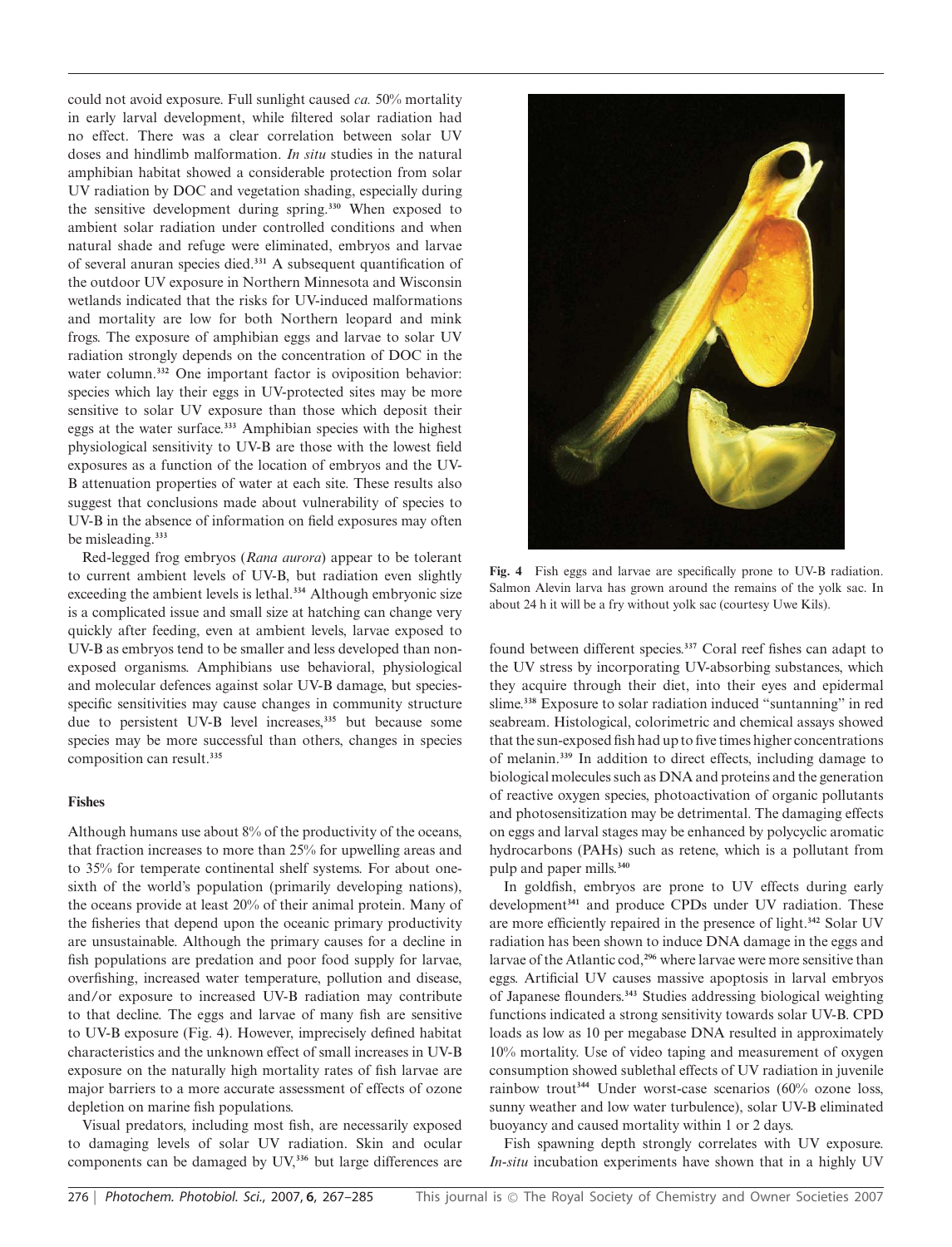transparent lake 100% of yellow perch eggs (*Perca flavescens*) are killed before hatching when exposed to full solar UV.**<sup>345</sup>** In this same lake 92% of eggs are spawned at depths greater than 3 m, while in a nearby lake with low UV transparency 76% of eggs were spawned at depths shallower than 1 m. It is not known whether the fish are able to detect and avoid the high UV at shallower depths in the high UV lake or whether this spawning pattern is due simply to differential survival. In either case, the deeper spawning depths place the eggs in colder water where it takes them much longer to hatch compared to eggs spawned in the warm surface waters. A similar phenomenon has been observed in bluegill larvae (*Lepomis macrochirus*) in a UV-transparent lake where in 19% of nests the estimated UV-induced mortality of larvae exceeds 25%. Most nests are exposed to relatively low UV levels because they are either located at deeper depths or under overhanging branches.**<sup>346</sup>** In fish aquaculture, specific measures are introduced, such as installing UV sunscreens to avoid UV damage to larval fish in the usually shallow habitats.**<sup>347</sup>**

## **Other aquatic animals**

Early life stages of marine organisms, particularly eggs and larvae, are vulnerable to solar UV-B radiation. Rocky shore molluscs show an increased mortality and retarded development upon UV exposure. These detrimental effects are synergistically enhanced in the presence of other stress factors such as high temperatures or salinity, pointing to strong underestimation of the ecological impacts of climate change by not accounting for the complex interactions among such environmental variables as temperature, salinity and oxygen availability.**<sup>348</sup>** Desiccation enhances mortality and negatively affects development in encapsulated embryos of rocky shore gastropods.**<sup>349</sup>**

The amphipod *Amphitoe valida* has high concentrations of MAAs and consequently low mortality while the isopod *Idothea baltica* has low MAA concentrations and shows high mortality. However, the latter species deposits all available MAAs into the eggs and embryos conferring protection to the progeny.**<sup>350</sup>**

## **Conclusions and consequences**

With the recognition of the importance of UV radiation effects on aquatic ecosystems, there has been a plethora of publications which show that solar UV can adversely affect aquatic organisms. These studies document substantial impact on individual species yet considerable uncertainty remains with respect to assessing effects on ecosystems. Several studies indicate that the impact of increased UV radiation would be relatively low when considering overall biomass response while often, in contrast, the response is quite marked when the abundance, distribution and effects on individual species are considered. Ecosystem response to climate variability involves both synergistic and antagonistic influences with respect to UV radiation-related effects on aquatic ecosystems and these influences significantly complicate comprehension and prediction at the ecosystem level. With respect to assessing UV radiation-related effects, the influence of climate variability is often more important *via* indirect effects such as reduction in sea ice, changes in water column bio-optical characteristics and shifts in oceanographic biogeochemical provinces than through direct effects. Decreases in primary production would result in

reduced sink capacity for atmospheric carbon dioxide, with its related effects on climate change.

The global decline of amphibian populations seems to be related to several complex, interacting causes. While one review clearly rejected any link between solar UV-B radiation and amphibian decline**<sup>328</sup>** evidence from more than 50 peer-reviewed publications from around the world shows that dozens of amphibian species are affected by UV-B.**<sup>327</sup>**

A number of new studies have both confirmed and strengthened evidence that UV-B has an important influence on the community structure of various aquatic ecosystems. In lakes, phytoplankton abundance may vary by orders of magnitude depending upon future climate–DOM–UV interactions.**<sup>28</sup>** Also, lakes often show thermal stratification and as a consequence plankton communities show vertical distributions where the UV regime can strongly control species composition.**<sup>237</sup>** Other evidence supports the hypothesis that UV influences zooplankton and community structure and succession during early lake ontogeny.**<sup>269</sup>** Mesocosm studies, including both phytoplankton and their grazers, suggest that species composition and population structure may be more influenced by UV-B than overall algal biomass.**<sup>186</sup>** These results suggest that UV radiation may be a more important factor than previously recognized in determining community structure in aquatic systems.**<sup>351</sup>**

## **References**

- 1 D.-P. Hader, H. D. Kumar, R. C. Smith and R. C. Worrest, Aquatic ¨ ecosystems: effects of solar ultraviolet radiation and interactions with other climatic change factors, *Photochem. Photobiol. Sci.*, 2003, **2**, 39–50.
- 2 R. G. Zepp, D. J. Erickson, III, N. D. Paul and B. Sulzberger, Interactive effects of solar UV radiation and climate change on biogeochemical cycling, *Photochem. Photobiol. Sci.*, 2007, **6**, DOI: 10.1039/b700021a.
- 3 D.-P. Häder, Effects of solar ultraviolet radiation on aquatic primary producers in *Handbook of Photochemistry and Photobiology: Photobiology*, vol. 4, ed. H. S. Nalwa, American Scientific Publishers, California, USA, 2003, pp. 329–352.
- 4 D.-P. Häder, UV-B impact on the life of aquatic plants in *Modern Trends in Applied Aquatic Ecology*, ed. R. S. Ambasht and N. K. Ambasht, Kluwer Acadameic/Plenum Publishers, New York, 2003, pp. 149–172.
- 5 R. P. Sinha and D.-P. Häder, UV-induced DNA damage and repair: A review, *Photochem. Photobiol. Sci.*, 2002, **1**, 225–236.
- 6 E. W. Helbling and H. E. Zagarese, *UV Effects in Aquatic Organisms and Ecosystems*, Royal Society of Chemistry, Cambridge, UK, 2003.
- 7 W. F. Vincent, M. Rautio and R. Pienitz, Climate control of biological UV exposure in polar and alpine aquatic ecosystems in *Environmental Challenges in Arctic-Alpine Regions*, ed. J. B. Orbaek, R. Kallenborn and I. M. Tombre, Springer-Verlag, New York, 2006, pp. 117–157.
- 8 P. Gies, C. Roy, J. Javorniczky, S. Henderson, L. Lemus-Deschamps and C. Driscoll, Global solar UV index: Australian measurements, forecasts and comparison with the UK, *Photochem. Photobiol.*, 2004, **79**, 32–39.
- 9 M. Lebert, M. Schuster and D.-P. Häder, The European Light Dosimeter Network: four years of measurements, *J. Photochem. Photobiol., B*, 2002, **66**, 81–87.
- 10 J. A. Martinez-Lozano, M. J. Marin, F. Tena, M. P. Utrillas, L. Sanchez-Muniosguren, C. Gonzales-Frias, E. Cuevas, A. Redondas, J. Lorente, X. de Cabo, V. Cachorro, R. Vergaz, A. de Frutos, J. P. Diaz, F. J. Exposito, B. de la Morena and J. M. Vilaplana, UV index experimental values during the years 2000 and 2001 from the Spanish broadband UV-B radiometric network, *Photochem. Photobiol.*, 2002, **76**, 181–187.
- 11 R. L. McKenzie, L. O. Björn, A. Bais and M. Ilyas, Changes in biologically active ultraviolet radiation reaching the Earth's surface, *Photochem. Photobiol. Sci.*, 2003, **2**, 5–15.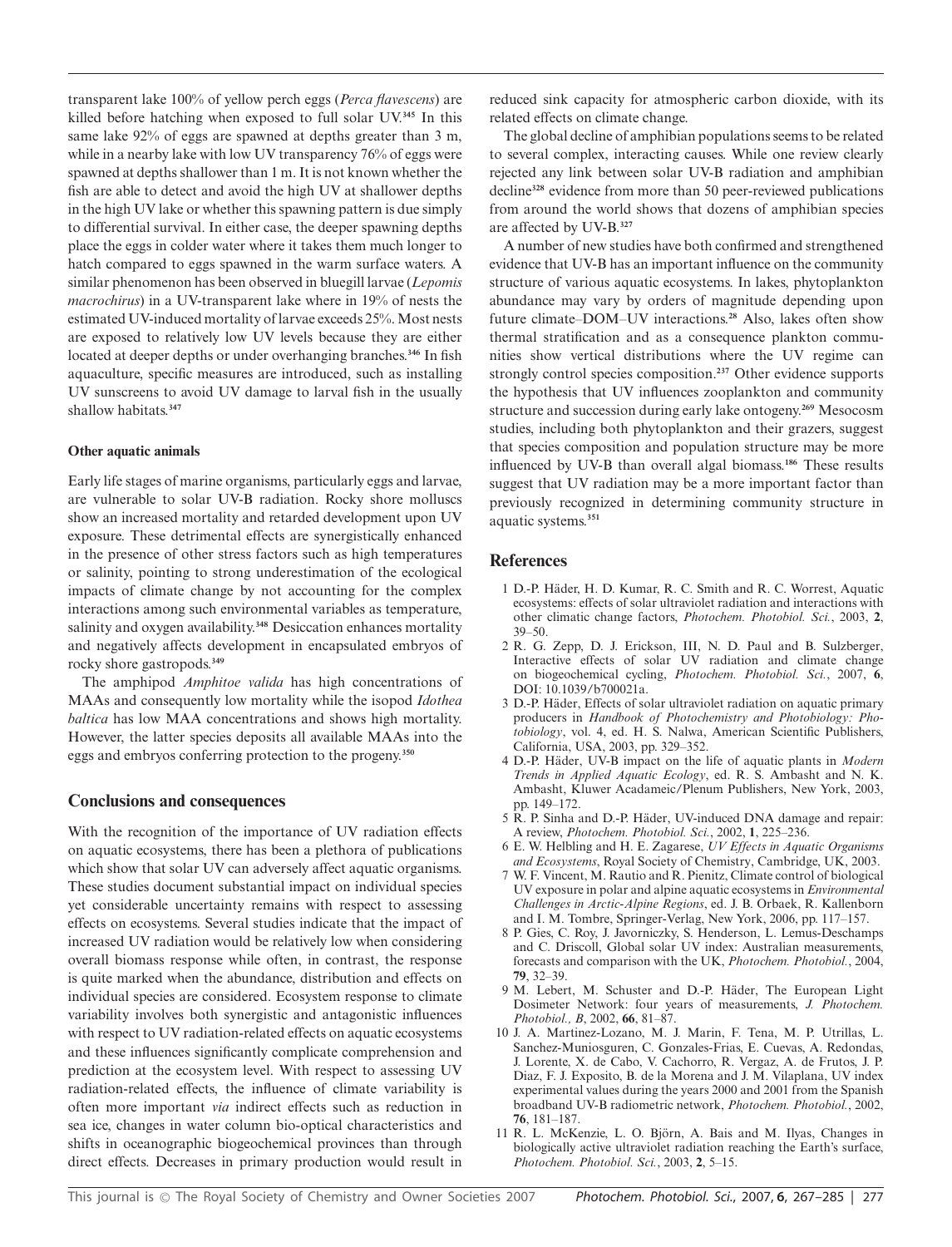- 12 S. Solomon, The hole truth. What's news (and what's not) about the ozone hole, *Nature*, 2004, **427**, 289–291.
- 13 R. L. McKenzie, P. J. Aucamp, A. F. Bais, L. O. Björn and M. Ilyas, Changes in biologically active ultraviolet radiation reaching the Earth's surface, *Photochem. Photobiol. Sci.*, 2007, **6**, DOI: 10.1039/b700017k.
- 14 A. Berces, S. Chernouss, H. Lammer, N. K. Belisheva, G. Kovacs, G. ´ Rontó and H. I. M. Lichtenegger, A comparison of solar UV induced DNA-damaging effects between southern and central Europe and Arctic high latitudes European Geosciences Union Report, Vienna, Austria, 24–29 April, 2005, p. 1.
- 15 M. L. Cancillo, A. Serrano, M. Antón, J. A. García, J. M. Vilaplana and B. de la Morena, An improved outdoor calibration procedure for broadband ultraviolet radiometers, *Photochem. Photobiol.*, 2005, **81**, 860–865.
- 16 N. Kollias, A. Baqer, I. Sadiq, R. Gillies and H. Ou-Yang, Measurement of solar UVB variations by polysulfone film, *Photochem. Photobiol.*, 2003, **78**, 220–224.
- 17 R. A. Lester, A. V. Parisi, M. G. Kimlin and J. Sabburg, Optical properties of poly(2,6-dimethyl-1,4-phenylene oxide) film and its potential for a long-term solar ultraviolet dosimeter, *Phys. Med. Biol.*, 2003, **48**, 3685–3698.
- 18 N. Munakata, S. Kazadzis, A. F. Bais, K. Hieda, G. Ronto, P. Rettberg and G. Horneck, Comparisons of spore dosimetry and spectral photometry of solar-UV radiation at four sites in Japan and Europe, *Photochem. Photobiol.*, 2000, **72**, 739–745.
- 19 A. V. Parisi, M. G. Kimlin, D. J. Turnbull and J. Macaranas, Potential of phenothiazine as a thin film dosimeter for UVA exposures, *Photochem. Photobiol. Sci.*, 2005, **4**, 907–910.
- 20 G. D. Kramer and G. J. Herndl, Photo- and bioreactivity of chromophoric dissolved organic matter produced by marine bacterioplankton, *Aquat. Microbial Ecol.*, 2004, **36**, 239–246.
- 21 H. Piazena, E. Perez-Rodrigues, D.-P. Häder and F. Lopez-Figueroa, Penetration of solar radiation into the water column of the central subtropical Atlantic Ocean-optical properties and possible biological consequences, *Deep-Sea Res., Part II*, 2002, **49**, 3513–3528.
- 22 M. Tedetti and R. Semper, Penetration of ultraviolet radiation in the marine environment. A review, *Photochem. Photobiol.*, 2006, **82**, 389– 397.
- 23 D. K. Steinberg, N. B. Nelson, A. C. Craig and A. Prusak, Production of chromophoric dissolved organic matter (CDOM) in the open ocean by zooplankton and the colonial cyanobacterium *Trichodesmium* spp., *Mar. Ecol.: Prog. Ser.*, 2004, **267**, 45–56.
- 24 L. Bracchini, S. Loiselle, A. M. Dattilo, S. Mazzuoli, A. Cózar and C. Rossi, The spatial distribution of optical properties in the ultraviolet and visible in an aquatic ecosystem, *Photochem. Photobiol.*, 2004, **80**, 139–149.
- 25 C. E. Williamson and H. E. Zagarese, UVR effects on aquatic ecosystems: a changing climate perspective in *UV Effects in Aquatic Organisms and Ecosystems*, ed. E. W. Helbling and H. E. Zagarese, Royal Society of Chemistry, Cambridge, UK, 2003, pp. 547–567.
- 26 K. A. Moser, J. P. Smol, G. M. MacDonald and C. P. S. Larsen, 19th century eutrophication of a remote boreal lake: a consequence of climate warming?, *J. Paleolimnol.*, 2002, **28**, 269–281.
- 27 J. Pastor, J. Solin, S. D. Bridgham, K. Updegraff, C. Harth, P. Weishampel and B. Dewey, Global warming and the export of dissolved organic carbon from boreal peatlands, *Oikos*, 2003, **100**, 380–386.
- 28 P. R. Leavitt, B. F. Cumming, J. P. Smol, M. Reasoner, R. Pienitz and D. A. Hodgson, Climatic control of ultraviolet radiation effects on lakes, *Limnol. Oceanogr.*, 2003, **48**, 2062–2069.
- 29 S. Sorvari, A. Korhola and R. Thompson, Lake diatom response to recent Arctic warming in Finnish Lapland, *Global Change Biol.*, 2002, **8**, 171–181.
- 30 A. M. Holzapfel and R. D. Vinebrooke, Environmental warming increases invasion potential of alpine lake communities by imported species, *Global Change Biol.*, 2005, **11**, 2009–2015.
- 31 J.-J. Frenette, M. T. Arts and J. Morin, Spectral gradients of downwelling light in a fluvial lake (Lake Saint-Pierre, St-Lawrence River), *Aquat. Ecol.*, 2003, **37**, 77–85.
- 32 M. M. Squires and L. F. W. Lesack, Spatial and temporal patterns of light attenuation among lakes of the Mackenzie Delta, *Freshwater Biol.*, 2003, **48**, 1–20.
- 33 L. Bracchini, A. Cozar, A. M. Dattilo, M. P. Picchi, C. Arena, S. ´ Mazzuoli and S. A. Loiselle, Modelling the components of the vertical

attenuation of ultraviolet radiation in a wetland lake ecosystem, *Ecol. Modell.*, 2005, **186**, 43–54.

- 34 A. V. Vähätalo, R. G. Wetzel and H. W. Paerl, Light absorption by phytoplankton and chromophoric dissolved organic matter in the drainage basin and estuary of the Neuse River, North Carolina (USA), *Freshwater Biol.*, 2005, **50**, 477–493.
- 35 T. Brinkmann, D. Sartorius and F. H. Frimmel, Photobleachingof humic rich dissolved organic matter, *Aquat. Sci.*, 2003, **65**, 415– 424.
- 36 J. L. Klug, Bacterial response to dissolved organic matter affects resource availability for algae, *Can. J. Fish. Aquat. Sci.*, 2005, **62**, 472–481.
- 37 A. P. Perez, M. M. Diaz, M. A. Ferraro, G. C. Cusminsky and H. E. ´ Zagarese, Replicated mesocosm study on the role of natural ultraviolet radiation in high CDOM, shallow lakes, *Photochem. Photobiol. Sci.*, 2003, **2**, 118–123.
- 38 H. J. De Lange, D. P. Morris and C. E. Williamson, Solar ultraviolet photodegradation of DOC may stimulate freshwater food webs, *J. Plankton Res.*, 2003, **25**, 111–117.
- 39 L. A. Molot, W. Keller, P. R. Leavitt, R. D. Robarts, M. J. Waiser, M. T. Arts, T. A. Clair, R. Pienitz, N. D. Yan, D. K. McNicol, Y. T. Prairie, P. J. Dillon, M. Macrae, R. Bello, R. N. Nordin, P. J. Curtis, J. P. Smol and M. S. V. Douglas, Risk analysis of dissolved organic matter-mediated ultraviolet B exposure in Canadian inland waters, *Can. J. Fish. Aquat. Sci.*, 2004, **61**, 2511–2521.
- 40 T. Tulonen, *Role of allochthonous and autochthonous dissolved organic matter (DOM) as a carbon source for bacterioplankton in boreal humic lakes*, Dissertation Thesis, University of Helsinki: Helsinki, Finland, 2004.
- 41 S. E. G. Findlay and R. L. Sinsabaugh, *Aquatic Ecosystems. Interactivity of Dissolved Organic Matter*, Academic Press,Amsterdam, 2003.
- 42 S. Sobek, G. Algesten, A.-K. Bergström, M. Jansson and L. J. Tranvik, The catchment and climate regulation of pCO<sub>2</sub> in boreal lakes, *Global Change Biol.*, 2003, **9**, 630–641.
- 43 A. M. Anesio and W. Graneli, Increased photoreactivity of DOC by acidification: implications for the carbon cycle in humic lakes, *Limnol. Oceanogr.*, 2003, **48**, 735–744.
- 44 P. Porcal, J. Hejzlar and J. Kopcek, Seasonal and photochemical changes of DOM in an acidified forest lake and its tributaries, *Aquat. Sci.*, 2004, **66**, 211–222.
- 45 R. G. Qualls and C. J. Richardson, Factors controlling concentration, export, and decomposition of dissolved organic nutrients in the Everglades of Florida, *Biogeochemistry*, 2003, **62**, 197–229.
- 46 J. L. Klug, Positive and negative effects of allochthonous dissolved organic matter and inorganic nutrients on phytoplankton growth, *Can. J. Fish. Aquat. Sci.*, 2002, **59**, 85–95.
- 47 I. Obernosterer and R. Benner, Competition between biological and photochemical processes in the mineralization of dissolved organic carbon, *Limnol. Oceanogr.*, 2004, **49**, 117–124.
- 48 C. S. Cockell and C. Córdoba-Jabonero, Coupling of climate change and biotic UV exposure through changing snow-ice covers in terrestrial habitats, *Photochem. Photobiol.*, 2004, **79**, 26–31.
- 49 H. M. Dierssen, R. C. Smith and M. Vernet, Glacial meltwater dynamics in coastal waters west of the Antarctic peninsula, *Proc. Natl. Acad. Sci. USA*, 2002, **99**, 1790–1795.
- 50 C. Callieri and J. G. Stockner, Freshwater autotrophic picoplankton: a review, *J. Limnol.*, 2002, **61**, 1–14.
- 51 J. B. Cotner and B. A. Biddanda, Small players, large role: microbial influence on biogeochemical processes in pelagic aquatic ecosystems, *Ecosystems*, 2002, **5**, 105–121.
- 52 K. Jürgens and C. Matz, Predation as a shaping force for the phenotypic and genotypic composition of planktonic bacteria, *Antonie van Leeuwenhoek*, 2002, **81**, 413–434.
- 53 H. Agogu, F. Joux, I. Obernosterer and P. Lebaron, Resistance of marine bacterioneuston to solar radiation, *Appl. Environ. Microbiol.*, 2005, **71**, 5282–5289.
- 54 J. Cadet, E. Sage and T. Douki, Ultraviolet radiation-mediated damage to cellular DNA, *Mutat. Res.*, 2005, **571**, 3–17.
- 55 D.-P. Häder and R. P. Sinha, Solar ultraviolet radiation-induced DNA damage in aquatic organisms: potential environmentalimapct, *Mutat. Res.*, 2005, **571**, 221–233.
- 56 P. M. Visser, J. J. Poos, B. B. Scheper, P. Boelen and F. C. van Duyl, Diurnal variations in depth profiles of UV-induced DNA damage and inhibition of bacterioplankton production in tropical coastal waters, *Mar. Ecol.: Prog. Ser.*, 2002, **228**, 25–33.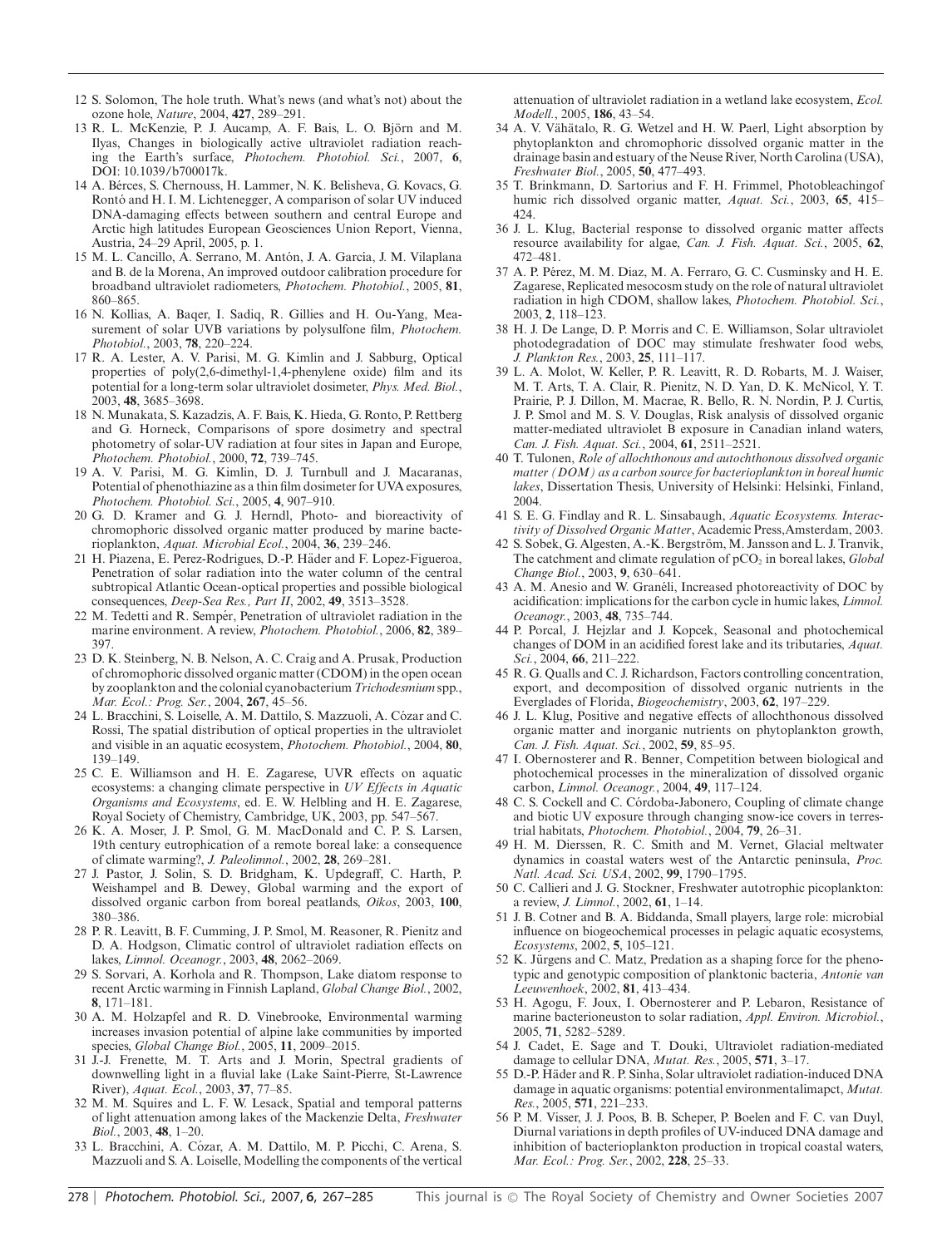- 57 C. F. M. Menck, Shining a light on photolyases, *Nat. Genet.*, 2002, **32**, 338–339.
- 58 R. M. A. Costa, V. Chigancas, R. d. S. Galhardo, H. Carvalho and C. F. M. Menck, The eukaryotic nucleotide excision repair pathway, *Biochimie*, 2003, **85**, 1083–1099.
- 59 M. A. Xenopoulos and D. W. Schindler, Differential responses to UVR by bacterioplankton and phytoplankton from the surface and the base of the mixed layer, *Freshwater Biol.*, 2003, **48**, 108–122.
- 60 A. G. J. Buma, M. K. de Boer and P. Boelen, Depth distributions of DNA damage in Antarctic marine phyto- and bacterioplankton exposed to summertime UV radiation, *J. Phycol.*, 2001, **37**, 200–208.
- 61 J. M. Arrieta, M. G. Weinbauer and G. J. Herndl, Interspecific variability in sensitivity to UV radiation and subsequent recovery in selected isolates of marine bacteria, *Appl. Environ. Microbiol.*, 2000, **66**, 1468–1473.
- 62 F. Joux, W. H. Jeffrey, P. Lebaron and D. L. Mitchell, Marine bacterial isolates display diverse responses to UV-B radiation, *Appl. Environ. Microbiol.*, 1999, **65**, 3820–3827.
- 63 P. Carrillo, J. M. Medina-Sánchez and M. Villar-Argaiz, The interaction of phytoplankton and bacteria in a high mountain lake: importance of the spectral composition of solar radiation, *Limnol. Oceanogr.*, 2002, **47**, 1294–1306.
- 64 K. L. Hernández, R. A. Quinones, G. Daneri and E. W. Helbling, Effects of solar radiation on bacterioplankton production in the upwelling system off central-southern Chile, *Mar. Ecol.: Prog. Ser.*, 2006, **315**, 19–31.
- 65 C. Cockell, P. Rettberg, G. Horneck, K. Scherer and D. M. Stokes, Measurements of microbial protection from ultraviolet radiation in polar terrestrial microhabitats, *Polar Biol.*, 2003, **26**, 62–69.
- 66 B. Prakash, B.M. Veeregowda and G. Krishnappa, Biofilms: a survival strategy of bacteria, *Curr. Sci.*, 2003, **85**, 1299–1307.
- 67 S.McCready and L.Marcello, Repair of UV damage in *Halobacterium salinarum*, *Biochem. Soc. Trans.*, 2003, **31**, 694–698.
- 68 J. Laybourn-Parry, J. S. Hofer and R. Sommaruga, Viruses in the plankton of freshwater and saline Antarctic lakes, *Freshwater Biol.*, 2001, **46**, 1279–1287.
- 69 S. W. Wilhelm, W. H. Jeffrey, A. L. Dean, J. Meador, J. D. Pakulski and D. L. Mitchell, UV radiation induced DNA damage in marine viruses along a latitudinal gradient in the southeastern Pacific Ocean, *Aquat. Microbial Ecol.*, 2003, **31**, 1–8.
- 70 S.-I. Kitamura, S.-I. Kamata, S.-I. Nakano and S. Suzuki, Solar UV radiation does not inactivate marine birnavirus in coastal seawater, *Dis. Aquat. Org.*, 2004, **58**, 251–254.
- 71 Y. Bettarel, T. Sime-Ngando, C. Amblard, J.-F. Carrias and C. Portelli, Virioplankton and microbial communities in aquatic systems: a seasonal study in two lakes of differing trophy, *Freshwater Biol.*, 2003, **48**, 810–822.
- 72 S. Jacquet and G. Bratbak, Effects of ultraviolet radiation on marine virus-phytoplankton interactions, *FEMS Microbiol. Ecol.*, 2003, **44**, 279–289.
- 73 R. Danovaro and C. Corinaldesi, Sunscreen products increase virus production through prophage induction in marine bacterioplankton, *Microb. Ecol.*, 2003, **45**, 109–118.
- 74 U. Christaki, E. Vázquez-Domínguez, C. Courties and P. Lebaron, Grazing impact of different heterotrophic nanoflagellates on eukaryotic (*Ostreococcus tauri*) and prokaryotic picoautotrophs (*Prochlorococcus* and *Synechococcus*), *Environ. Microbiol.*, 2005, **7**, 1200– 1210.
- 75 M. Llabrés and S. Agustí, Picophytoplankton cell death induced by UV radiation: evidence for oceanic Atlantic communities, *Limnol. Oceanogr.*, 2006, **51**, 21–29.
- 76 R. Sommaruga, J. S. Hofer, L. Alonso-Sáez and J. M. Gasol, Differential sunlight sensitivity of picophytoplankton from surface mediterranean coastal waters, *Appl. Environ. Microbiol.*, 2005, **71**, 2154–2157.
- 77 P. Boelen, A. F. Post, M. J. W. Veldhuis and A. G. J. Buma, Diel patterns of UVBR-induced DNA damage in picoplankton size fractions from the Gulf of Aqaba, Red Sea, *Microb. Ecol.*, 2002, **44**, 164–174.
- 78 C. Sobrino, O. Montero and L. M. Lubian, UV-B radiation increases ´ cell permeability and damages nitrogen incorporation mechanisms in *Nannochloropsis gaditana*, *Aquat. Sci.*, 2004, **66**, 421–429.
- 79 R. P. Sinha and D.-P. Häder, Ultraviolet screening compounds in algae: role in evolution in *Molecular Systematics*, ed. S. J. Britto, The Rapinat Herbarium & Centre for Molecular Systematics, Tiruchirappalli, India, 2004, pp. 91–117.
- 80 R. P. Sinha, Stress responses in cyanobacteria in *Modern Trends in Applied Aquatic Ecology*, ed. R. S. Ambasht and N. K. Ambasht, Kluwer Academic/Plenum Publishers,New York, 2003, pp. 201–218.
- 81 J.-F. Briand, S. Jacquet, C. Bernard and J.-F. Humbert, Health hazards for terrestrial vertebrates from toxic cyanobacteria in surface water ecosystems, *Vet. Res.*, 2003, **34**, 361–377.
- 82 P. J. Oberholster, A.-M. Botha and J. U. Grobbelaar, *Microcystis aeruginosa*: source of toxic microcystins in drinking water, *Afr. J. Biotechnol.*, 2004, **3**, 159–168.
- 83 M. Staal, L. J. Stal, S. te Lintel-Hekkert and F. J. M. Harren, Light action spectra of  $N_2$  fixation by heterocystous cyanobacteria from the Baltic Sea, *J. Phycol.*, 2003, **39**, 668–677.
- 84 WMO, Scientific Assessment of Ozone Depletion: Executive Summary, UNEP World Metorological Organization Global Ozone Research and Monitoring Project-Report No. 47, Geneva, Switzerland, pp. 1–20.
- 85 A. Kumar, M. B. Tyagi, P. N. Jha, G. Srinivas and A. Singh, Inactivation of cyanobacterial nitrogenase after exposure to ultraviolet-B radiation, *Curr. Microbiol.*, 2003, **46**, 380–384.
- 86 J. G. Dillon, S. R. Miller and R. W. Castenholz, UV-acclimation responses in natural populations of cyanobacteria (*Calothrix* sp.), *Environ. Microbiol.*, 2003, **5**, 473–483.
- 87 A. Kumar, M. B. Tyagi and P. N. Jha, Evidences showing ultraviolet-B radiation-induced damage of DNA in cyanobacteria and its detection by PCR assay, *Biochem. Biophys. Res. Commun.*, 2004, **318**, 1025– 1030.
- 88 S. Rinalducci, E. Hideg, I. Vass and L. Zolla, Effect of moderate UV-B ´ irradiation on *Synechocystis* PCC 6803 biliproteins, *Biochem. Biophys. Res. Commun.*, 2006, **341**, 1105–1112.
- 89 R. P. Sinha, A. Kumar, M. B. Tyagi and D.-P. Hader, Ultraviolet-B- ¨ induced destruction of phycobiliproteins in cyanobacteria, *Mol. Biol. Plants*, 2005, **11**, 313–319.
- 90 H. Jiang and B. Qiu, Photosynthetic adaptation of a bloom-forming cyanobacterium *Microcystis aeruginosa* (Cyanophyceae) to prolonged UV-B exposure, *J. Phycol.*, 2005, **41**, 983–992.
- 91 E. W. Helbling, K. Gao, H. Ai, Z. Ma and V. E. Villafañe, Differential responses of *Nostoc sphaeroides* and *Arthrospira platensis* to solar ultraviolet radiation exposure, *J. Appl. Phycol.*, 2006, **18**, 57–66.
- 92 S. Rajagopal, C. Sicora, Z. Várkonyi, L. Mustárdy and P. Mohanty, Protective effect of supplemental low intensity white light on ultraviolet-B exposure-induced impairment in cyanobacterium *Spirulina platensis*: formation of air vacuoles as a possible protective measure, *Photosynth. Res.*, 2005, **85**, 181–189.
- 93 T. B. Norris, T. R. McDermott and R. W. Castenholz, The longterm effects of UV exclusion on the microbial composition and photosynthetic competence of bacteria in hot-spring microbial mats, *FEMS Microbiol. Ecol.*, 2002, **39**, 193–209.
- 94 G. L. Prabha and G. Kulandaivelu, Induced UV-B resistance against photosynthesis damage by adaptive mutagenesis in *Synechococcus* PCC 7942, *Plant Sci.*, 2002, **162**, 663–669.
- 95 R. M. Chaloub, C. C. P. de Magalhaes and C. P. dos Santos, Early toxic effects of zinc on PSII of *Synechocystis aquatilis* f. *aquatilis* (Cyanophyceae), *J. Phycol.*, 2005, **41**, 1162–1168.
- 96 S. M. Prasad and M. Zeeshan, UV-B radiation and cadmium induced changes in growth, photosynthesis, and antioxidant enzymes of cyanobacterium *Plectonema boryanum*, *Biol. Plant.*, 2005, **49**, 229– 236.
- 97 R. P. Sinha, P. Richter, J. Faddoul, M. Braun and D.-P. Häder, Effects of UV and visible light on cyanobacteria at the cellular level, *Photochem. Photobiol. Sci.*, 2002, **1**, 553–559.
- 98 J.-C. Cadoret, B. Rousseau, I. Perewoska, C. Sicora, O. Cheregi, I. Vass and J. Houmard, Cyclic nucleotides, the photosynthetic apparatus and response to UV-B stress in the cyanobacterium *Synechocystis* sp. PCC 6803, *J. Biol. Chem.*, 2005, **280**, 33935–33944.
- 99 M. Ehling-Schulz, S. Schulz, R. Wait, A. Görg and S. Scherer, The UV-B stimulon of the terrestial cyanobacterium *Nostoc commune* comprises early shock proteins and late acclimation proteins, *Mol. Microbiol.*, 2002, **46**, 827–843.
- 100 Y.-Y. He, M. Klisch and D.-P. Häder, Adaptation of cyanobacteria to UV-B stress correlated with oxidative stress and oxidative damage, *Photochem. Photobiol.*, 2002, **76**, 188–196.
- 101 Y.-Y. He and D.-P. Häder, UV-B-induced formation of reactive oxygen species and oxidative damage of the cyanobacterium *Anabaena* sp.: protective effects of ascorbic acid and *N*-acetyl-L-cysteine, *J. Photochem. Photobiol., B*, 2002, **66**, 115–124.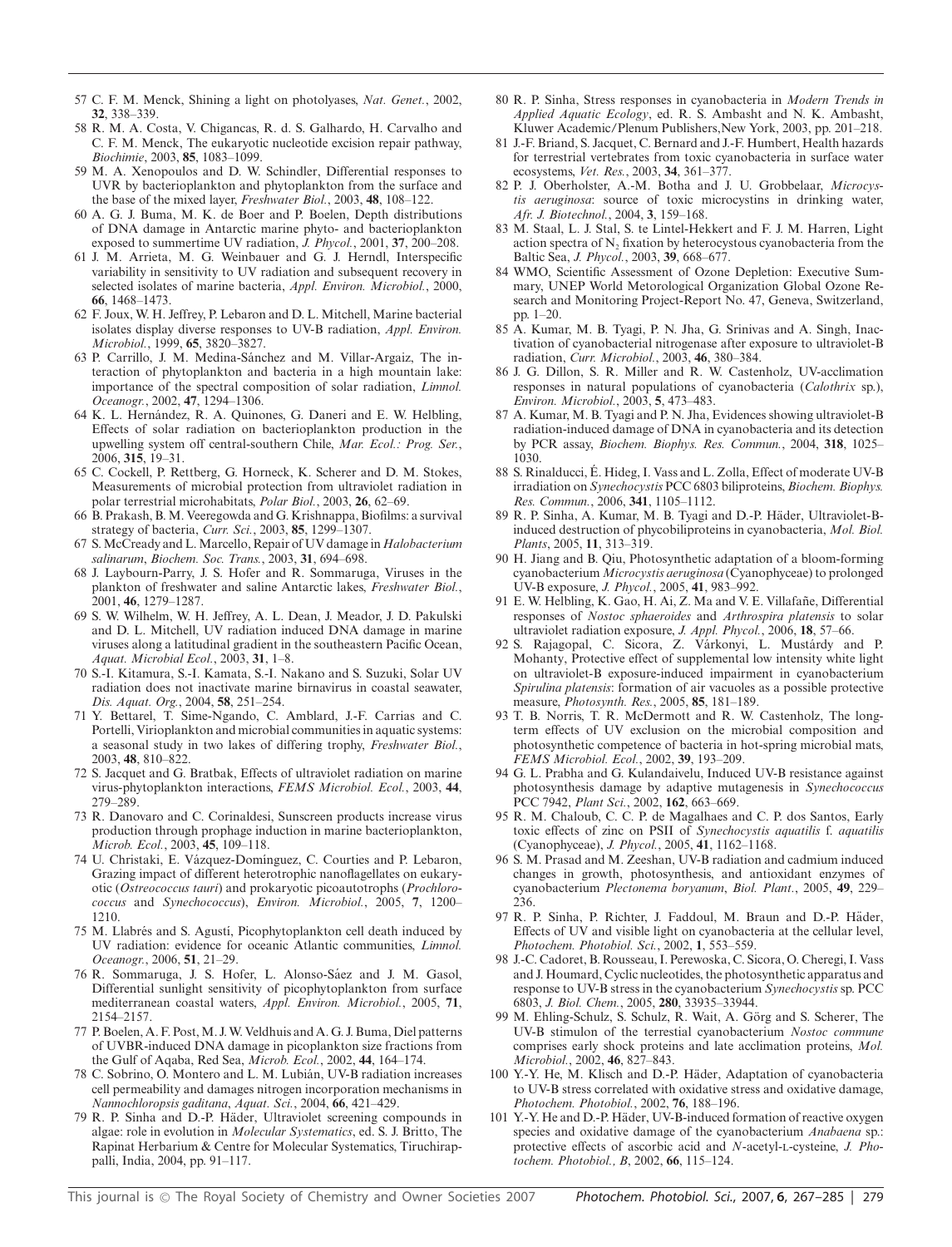- 102 R. Tyagi, A. Kumar, M. B. Tyagi, P. N. Jha, H. D. Kumar, R. P. Sinha and D.-P. Häder, Protective role of certain chemicals against UV-B-induced damage in the nitrogen-fixing cyanobacterium, *Nostoc muscorum*, *J. Basic Microbiol.*, 2003, **43**, 137–147.
- 103 E. O. Omoregie, L. L. Crumbliss, B. M. Bebout and J. P. Zehr, Determination of nitrogen-fixing phylotypes in *Lyngbya* sp. and *Microcoleus chthonoplastes* cyanobacterial mats from Guerrero Negro, Baja California, Mexico, *Appl. Environ. Microbiol.*, 2004, **70**, 2119– 2128.
- 104 H. Wu, K. Gao, V. E. Villafañe, T. Watanabe and E. W. Helbling, Effects of solar UV radiation on morphology and photosynthesis of filamentous cyanobacterium *Arthrospira platensis*, *Appl. Environ. Microbiol.*, 2005, **71**, 5004–5013.
- 105 S. Bonilla, V. Villeneuve and W. F. Vincent, Benthic and planktonic algal communities in a high Arctic lake: pigment structure and contrasting responses to nutrient enrichment, *J. Phycol.*, 2005, **41**, 1120–1130.
- 106 J. G. Dillon, C. M. Tatsumi, P. G. Tandingan and R. W. Castenholz, Effect of environmental factors on the synthesis of scytonemin, a UVscreening pigment, in a cyanobacterium (*Chroococcidiopsis* sp.), *Arch. Microbiol.*, 2002, **177**, 322–331.
- 107 Z. Liu, D. P. Häder and R. Sommaruga, Occurrence of mycosporinelike amino acids (MAAs) in the bloom-forming cyanobacterium *Microcystis aeruginosa*, *J. Plankton Res.*, 2004, **26**, 963–966.
- 108 R. P. Sinha and D.-P. Häder, Impacts of ultraviolet-B radiation on rice-field cyanobacteria, *J. Photosci.*, 2002, **9**, 439–441.
- 109 F. R. Conde, M. S. Churio and C. M. Previtali, The deactivation pathways of the excited-states of the mycosporine-like amino acids shinorine and porphyra-334 in aqueous solution, *Photochem. Photobiol. Sci.*, 2004, **3**, 960–967.
- 110 R. P. Sinha and D.-P. Häder, Biochemistry of mycosporine-like amino acids (MAAs) synthesis: Role in photoprotection, *Recent Res. Dev. Biochem.*, 2003, **4**, 971–983.
- 111 R. P. Sinha, N. K. Ambasht, J. P. Sinha and D.-P. Hader, Wavelength- ¨ dependent induction of a mycosporine-like amino acid in a rice-field cyanobacterium, *Nostoc commune*: role of inhibitors and salt stress, *Photochem. Photobiol. Sci.*, 2003, **2**, 171–176.
- 112 A. H. Squier, D. A. Hodgson and B. J. Keely, A critical assessment of the analysis and distributions of scytonemin and related UV screening pigments in sediments, *Org. Geochem.*, 2004, **35**, 1221–1228.
- 113 J. G. Dillon and R. W. Castenholz, The synthesis of the UV-screening pigment, scytonemin, and photosynthetic performance in isolates from closely related natural populations of cyanobacteria (*Calothrix* sp.), *Environ. Microbiol.*, 2003, **5**, 484–491.
- 114 J. T. Turner, Zooplankton fecal pellets, marine snow and sinking phytoplankton blooms, *Aquat. Microbial Ecol.*, 2002, **27**, 57–102.
- 115 W. Cramer, A. Bondeau, S. Schaphoff,W. Lucht, B. Smith and S. Sitch, Tropical forests and the global carbon cycle: impacts of atmospheric carbon dioxide, climate change and rate of deforestation,*Philos. Trans. R. Soc. London, Ser. B*, 2004, **359**, 331–343.
- 116 P. S. Bontempi and J. A. Yoder, Spatial variability in SeaWiFS imagery of the South Atlantic bight as evidenced by gradients (fronts) in chlorophyll a and water-leaving radiance, *Deep-Sea Res., Part II*, 2004, **51**, 1019–1032.
- 117 V. Stuart, O. Ulloa, G. Alarcón, S. Sathyendranath, H. Major, E. J. H. Head and T. Platt, Bio-optical characteristics of phytoplankton populations in the upwelling system off the coast of Chile, *Rev. Chil. Hist. Nat.*, 2004, **77**, 87–105.
- 118 E. Teira, B. Mourino, E. Maranón, V. Pérez, M. J. Paz, P. Serret, D. de Armas, J. Escánez, E. M. S. Woodward and E. Fernández, Variability of chlorophyll and primary production in the Eastern North Atlantic subtropical gyre: potential factors affecting phytoplankton activity, *Deep-Sea Res., Part 1*, 2005, **52**, 569–588.
- 119 L. Xue, Y. Zhang, T. Zhang, L. An and X. Wang, Effects of enhanced ultraviolet-B radiation on algae and cyanobacteria, *Crit. Rev. Microbiol.*, 2005, **31**, 79–89.
- 120 S. Bertilsson, L.-A. Hansson, W. Graneli and A. Philibert, Sizeselective predation on pelagic microorganisms in Arctic freshwaters, *J. Plankton Res.*, 2003, **25**, 621–631.
- 121 S. E. Faulkenham, R. I. Hall, P. J. Dillon and T. Karst-Riddoch, Effects of drought-induced acidification on diatom communities in acid-sensitive Ontario lakes, *Limnol. Oceanogr.*, 2003, **48**, 1662–1673.
- 122 B. M. Lafrancois, K. R. Nydick, B. M. Johnson and J. S. Baron, Cumulative effects of nutrients and pH on the plankton of two mountain lakes, *Can. J. Fish. Aquat. Sci.*, 2004, **61**, 1153–1165.
- 123 E. Litchman and P. J. Neale, UV effects on photosynthesis, growth and acclimation of an estuarine diatom and cryptomonad, *Mar. Ecol.: Prog. Ser.*, 2005, **300**, 53–62.
- 124 K. Shelly, P. Heraud and J. Beardall, Interactive effects of PAR and UV-B radiation on PSII electron transport in the marine alga *Dunaliella tertiolecta* (Chlorophyceae), *J. Phycol.*, 2003, **39**, 509– 512.
- 125 R. N. Glud, S. Rysgaard and M. Kühl, A laboratory study on  $O<sub>2</sub>$ dynamics and photosynthesis in ice algal communities: quantification by microsensors,  $O<sub>2</sub>$  exchange rates,  $^{14}C$  incubations and a PAM fluorometer, *Aquat. Microb. Ecol.*, 2002, **27**, 301–311.
- 126 V. E. Villafañe, K. Gao and E. W. Helbling, Short- and long-term effects of solar ultraviolet radiation on the red algae *Porphyridium cruentum* (S. F. Gray,) Nageli, ¨ *Photochem. Photobiol. Sci.*, 2005, **4**, 376–382.
- 127 A. McMinn, K. Ryan and R. Gademann, Diurnal changes in photosynthesis of Antarctic fast ice algal communities determined by pulse amplitude modulation fluorometry, *Mar. Biol.*, 2003, **143**, 359–367.
- 128 K. Shelly, S. Roberts, P. Heraud and J. Beardall, Interactions between UV-B exposure and phosphorus nutrition. I. Effects, on growth, phosphate uptake, and chlorophyll fluorescence, *J. Phycol.*, 2005, **41**, 1204–1211.
- 129 M. A. Xenopoulos and P. C. Frost, UV radiation, phosphorus,and their combined effects on the taxonomic composition of phytoplankton in a boreal lake, *J. Phycol.*, 2003, **39**, 291–302.
- 130 L. Aubriot, D. Conde, S. Bonilla and R. Sommaruga, Phosphate uptake behavior of natural phytoplankton during exposure to solar ultraviolet radiation in a shallow coastal lagoon, *Mar. Biol.*, 2004, **144**, 623–631.
- 131 P. Sargian, E. Pelletier, B. Mostajir, G. A. Ferreyra and S. Demers, ´ TBT toxicity on a natural planktonic assemblage exposed to enhanced ultraviolet-B radiation, *Aquat. Toxicol.*, 2005, **73**, 299–314.
- 132 E. Pelletier, P. Sargian, J. Payet and S. Demers, Ecotoxicological effects ´ of combined UVB and organic contaminants in coastal waters: a review, *Photochem. Photobiol.*, 2006, **82**, 981–993.
- 133 S. A. Doyle, J. E. Saros and C. E. Williamson, Interactive effects of temperature and nutrient limitation on the response of alpine phytoplankton growth to ultraviolet radiation, *Limnol. Oceanogr.*, 2005, **50**, 1362–1367.
- 134 B. Mohovic, S. M. F. Gianesella, I. Laurion and S. Roy, Ultraviolet B-photoprotection efficiency of mesocosm-enclosed natural phytoplankton communities from different latitudes: Rimouski (Canada) and Ubatuba (Brazil), *Photochem. Photobiol.*, 2006, **82**, 952–961.
- 135 S. Díaz, C. Camilión, J. Éscobar, G. Deferrari, S. Roy, K. Lacoste, S. Demers, C. Belzile, G. Ferreyra, S. Gianesella, M. Gosselin, C. Nozais, E. Pelletier, I. Schloss and M. Vernet, Simulation of ozone depletion ´ using ambient irradiance supplemented with UV lamps, *Photochem. Photobiol.*, 2006, **82**, 857–864.
- 136 J. N. Bouchard, S. Roy, G. Ferreyra, D. A. Campbell and A. Curtosi, Ultraviolet-B effects on photosystem II efficiency of natural phytoplankton communities from Antarctica, *Polar Biol.*, 2005, **28**, 607–618.
- 137 J. N. Bouchard, D. A. Campbell and S. Roy, Effects of UV-B radiation on the D1 protein repair cycle of natural phytoplankton communities from three latitudes (Canada, Brazil, and Argentina), *J. Phycol.*, 2005, **41**, 273–286.
- 138 C. Sicora, Z. Máté and I. Vass, The interaction of visible and UV-B light during photodamage and repair of Photosystem II, *Photosynth. Res.*, 2003, **75**, 127–137.
- 139 P. Heraud and J. Beardall, Ultraviolet radiation has no effect on respiratory oxygen consumption or enhanced post-illumination respiration in three species of microalgae, *J. Photochem. Photobiol., B*, 2002, **68**, 109–116.
- 140 A. Davidson and L. Belbin, Exposure of natural Antarctic marine microbial assemblages to ambient UV radiation: effects on the marine microbial community, *Aquat. Microbial Ecol.*, 2002, **27**, 159–174.
- 141 M. Rech, J.-L. Mouget, A. Morant-Manceau, P. Rosa and G. Tremblin, Long-term acclimation to UV radiation: effects on growth, photosynthesis and carbonic anhydrase activity in marine diatoms, *Bot. Mar.*, 2005, **48**, 407–420.
- 142 S. E. Tank and D. W. Schindler, The role of ultraviolet radiation in structuring epilithic algal communities in Rocky Mountain montane lakes: evidence from pigments and taxonomy, *Can. J. Fish. Aquat. Sci.*, 2004, **61**, 1461–1474.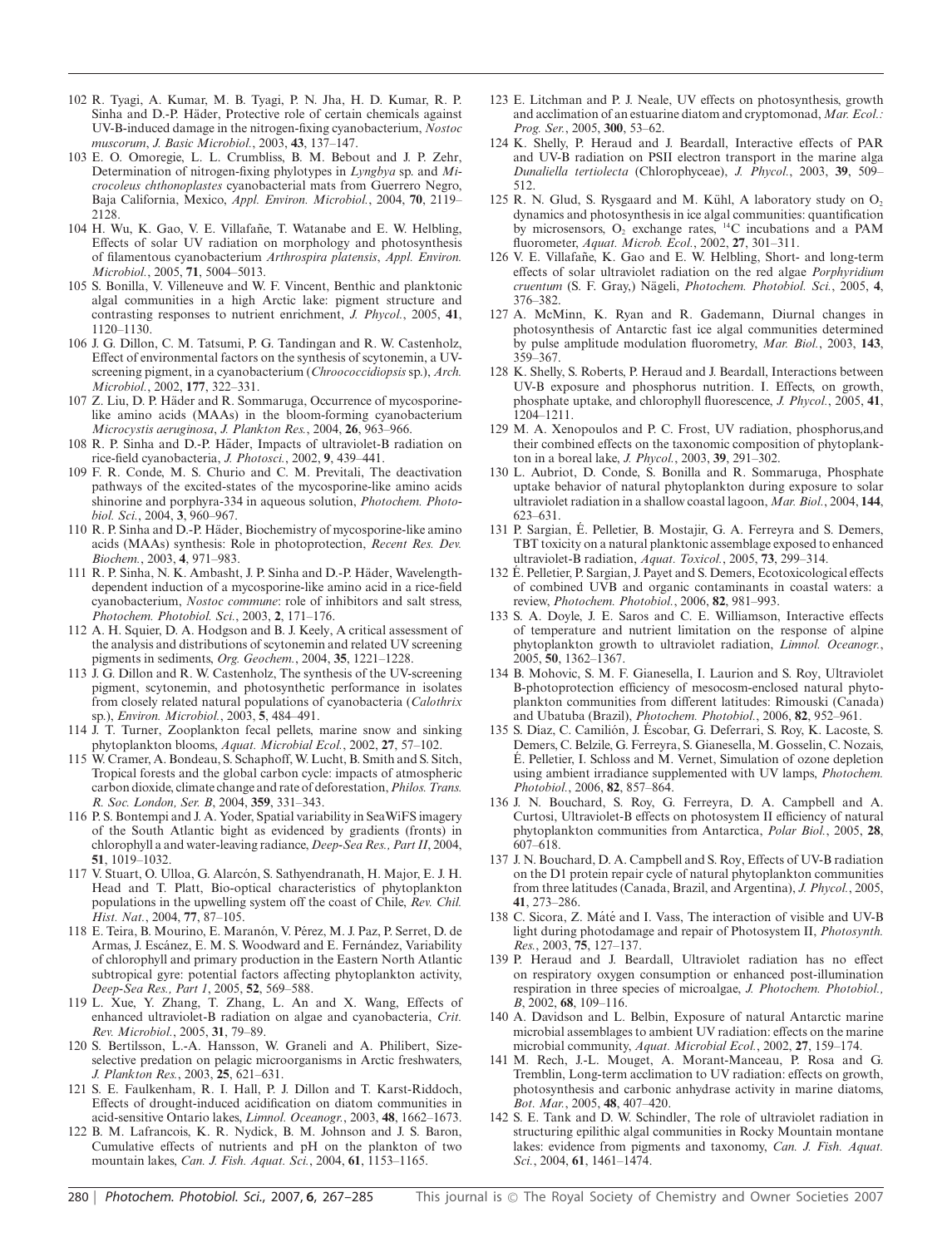- 143 M. P. Lesser, T. M. Barry and A. T. Banaszak, Effects of UV radiation on a chlorophyte alga (*Scenedesmus* sp.) isolated from the fumarole fields of Mt. Erebus, Antarctica, *J. Phycol.*, 2002, **38**, 473–481.
- 144 M. Wahl, M. Molis, A. Davis, S. Dobretsov, S. T. Durr, J. Johansson, ¨ J. Kinley, D. Kirugara, M. Langer, H. K. Lotze, M. Thiel, J. C. Thomason, B. Worm and D. Z. Ben-Yosef, UV effects that come and go: a global comparison of marine benthic community level impacts, *Global Change Biol.*, 2004, **10**, 1962–1972.
- 145 V. E. Villafañe, M. A. Marcoval and E. W. Helbling, Photosynthesis *versus* irradiance characteristics in phytoplankton assemblages off Patagonia (Argentina): temporal variability and solar UVR effects, *Mar. Ecol.: Prog. Ser.*, 2004, **284**, 23–34.
- 146 M. A. Xenopoulos, P. C. Frost and J. J. Elser, Joint effects of UV radiation and phosphorus supply on algal growth rate and elemental composition, *Ecol.*, 2002, **83**, 423–435.
- 147 K. Vuorio, M. Nuottajärvi, K. Salonen and J. Sarvala, Spatial distribution of phytoplankton and picocyanobacteria in Lake Tanganyika in March and April 1998, *Aquat. Ecosyst. Health Manage.*, 2003, **6**, 263–278.
- 148 G. L. Pérez, C. P. Queimalinos and B. E. Modenutti, Light climate and plankton in the deep chlorophyll maxima in North Patagonian Andean lakes, *J. Plankton Res.*, 2002, **24**, 591–599.
- 149 E. W. Helbling, K. Gao, R. J. Goncalves, H. Wu and V. E. Villafañe, Utilization of solar UV radiation by coastal phytoplankton assemblages off SE China when exposed to fast mixing, *Mar. Ecol.: Prog. Ser.*, 2003, **259**, 59–66.
- 150 L. Sfichi, N. Ioannidis and K. Kotzabasis, Thylakoid-associated polyamines adjust the UV-B sensitivity of the photosynthetic apparatus by means of light-harvesting complex II changes, *Photochem. Photobiol.*, 2004, **80**, 499–506.
- 151 J. Yu, X. Tang, P. Zhang, J. Tian and S. Dong, Physiological and ultrastructural changes of *Chlorella* sp. induced by UV-B radiation, *Prog. Nat. Sci.*, 2005, **15**, 678–683.
- 152 M. P. Lesser, Oxidative stress in marine environments: biochemistry and physiological ecology, *Annu. Rev. Physiol.*, 2006, **68**, 253–278.
- 153 P.-Y. Zhang, J. Yu and X.-X. Tang, UV-B radiation suppresses the growth and antioxidant systems of two marine microalgae, *Platymonas subcordiformis* (Wille) Hazen and *Nitzschia closterium* (Ehrenb.) W. Sm, *J. Integrat. Plant Biol.*, 2005, **47**, 683–691.
- 154 D.-P. Häder, Photoinhibition and UV response in the aquatic environment in *Photoprotection, Photoinhibition, Gene Regulation, and Environment*, ed. B. Demmig-Adams, W. W. Adams, III and A. K. Mattoo, Springer, The Netherlands, 2006, pp. 87–105.
- 155 C. Sobrino, P. J. Neale and L. M. Lubian, Interaction of UV radiation ´ and inorganic carbon supply in the inhibition of photosynthesis: spectral and temporal responses of two marine picoplankters, *Photochem. Photobiol.*, 2005, **81**, 384–393.
- 156 M. Klisch, R. P. Sinha and D.-P. Hader, UV-absorbing compounds in ¨ algae, *Curr. Top. Plant Biol.*, 2002, **3**, 113–120.
- 157 C. A. Llewellyn and D. S. Harbour, A temporal study of mycosporinelike amino acids in surface water phytoplankton from the English Channel and correlation with solar irradiation, *J. Mar. Biol. Assoc. U.K.*, 2003, **83**, 1–9.
- 158 M. Klisch, Induktion von UV-Schirmpigmenten in marinen Dinoflagellaten Dissertation Thesis, Friedrich-Alexander University Erlangen-Nürnberg, Germany, 2002.
- 159 H. Taira, S. Aoki, B. Yamanoha and S. Taguchi, Daily variation in cellular content of UV-absorbing compounds mycosporine-like amino acids in the marine dinoflagellate *Scrippsiella sweeneyae*, *J. Photochem. Photobiol., B*, 2004, **75**, 145–155.
- 160 R. E. Moeller, S. Gilroy, C. E. Williamson, G. Grad and R. Sommaruga, Dietary acquisition of photoprotective compounds (mycosporine-like amino acids, carotenoids) and acclimation to ultraviolet radiation in a freshwater copepod,*Limnol. Oceanogr.*, 2005, **50**, 427–439.
- 161 I. Laurion, F. Blouin and S. Roy, Packaging of mycosporine-like amino acids in dinoflagellates, *Mar. Ecol.: Prog. Ser.*, 2004, **279**, 297– 303.
- 162 R. P. Sinha, A. Gröniger, M. Klisch and D.-P. Häder, Ultraviolet-B radiation: Photoprotection and repair in aquatic organisms, *Recent Res. Dev. Photochem. Photobiol.*, 2002, **6**, 107–119.
- 163 H.-J. Suh, H.-W. Lee and J. Jung, Mycosporine glycine protects biological systems against photodynamic damage by quenching singlet oxygen with a high efficiency, *Photochem. Photobiol.*, 2003, **78**, 109–113.
- 164 K. Whitehead and J. I. Hedges, Photodegradation and photosensitization of mycosporine-like amino acids, *J. Photochem. Photobiol., B*, 2005, **80**, 115–121.
- 165 D. Libkind, M. C. Diéguez, M. Molin, P. Pérez, H. E. Zagarese, R. Sommaruga and M. van Broock, Occurrence of photoprotective compounds in yeasts from freshwater ecosystems of northwestern Patagonia, *Photochem. Photobiol.*, 2006, **82**, 972–980.
- 166 D. Libkind, R. Sommaruga, H. Zagarese and M. van Broock, Mycosporines in carotenogenic yeasts, *Syst. Appl. Micobiol.*, 2005, **28**, 749–754.
- 167 P. Pérez, D. Libkind, M. del Carmen Diéguez, M. Summerer, B. Sonntag, R. Sommaruga, M. van Broock and H. E. Zagarese, Mycosporines from freshwater yeasts: a trophic cul-de-sac?, *Photochem. Photobiol. Sci.*, 2006, **5**, 25–30.
- 168 H. L. Gorton and T. C. Vogelmann, Ultraviolet radiation and the snow alga *Chlamydomonas nivalis* (Bauer) Wille, *Photochem. Photobiol.*, 2003, **77**, 608–615.
- 169 J. Steinbrenner and H. Linden, Light induction of carotenoid biosynthesis genes in the green alga *Haematococcus pluvialis*: regulation by photosynthetic redox control, *Plant Mol. Biol.*, 2003, **52**, 343– 356.
- 170 A. L. White and L. S. Jahnke, Contrasting effects of UV-A and UV-B on photosynthesis and photoprotection of  $\beta$ -carotene in two *Dunaliella* spp., *Plant Cell Physiol.*, 2002, **43**, 877–884.
- 171 C. Mengelt and B. B. Prézelin, A potential novel link between organic nitrogen loading and *Pseudo-nitzschia* spp. blooms in *California and the World Ocean 02. Revisiting and Revising California's Ocean Agenda, October 27-30, 2002, Santa Barbara, California, USA*, ed. O. T. Magoon, H. Converse, B. Baird, B. Jines and M. Miller-Henson, 2002, pp. 882–896.
- 172 A. Merzouk, M. Levasseur, M. Scarratt, S. Michaud and M. Gosselin, Influence of dinoflagellate diurnal vertical migrations on dimethylsulfoniopropionate and dimethylsulfide distribution and dynamics (St. Lawrence Estuary, Canada), *Can. J. Fish. Aquat. Sci.*, 2004, **61**, 712– 720.
- 173 G. V. Wolfe, S. L. Strom, J. L. Holmes, T. Radzio and M. B. Olson, Dimethylsulfoniopropionate cleavage by marine phytoplankton in response to mechanical, chemical, or dark stress, *J. Phycol.*, 2002, **38**, 948–960.
- 174 Y. Le Clainche, M. Levasseur, A. Vezina, J. W. H. Dacey and F. J. ´ Saucier, Behaviour of the ocean DMS(P) pools in the Sargasso Sea viewed in a coupled physical-biogeochemical ocean model, *Can. J. Fish. Aquat. Sci.*, 2004, **61**, 788–803.
- 175 R. Simó, From cells to globe: approaching the dynamics of DMS(P) in the ocean at multiple scales, *Can. J. Fish. Aquat. Sci.*, 2004, **61**, 673–684.
- 176 F. S. E. Buckley and S. M. Mudge, Dimethylsulfide and oceanatmosphere interactions, *Chem. Ecol.*, 2004, **20**, 73–95.
- 177 S. D. Archer, F. J. Gilbert, J. I. Allen, J. Blackford and P. D. Nightingale, Modelling of the seasonal patterns of dimethylsulfide production and fate during 1989 at a site in the North Sea, *Can. J. Fish. Aquat. Sci.*, 2004, **61**, 765–787.
- 178 C. D. O'Dowd, J. L. Jimenez, R. Bahreini, R. C. Flagan, J. H. Seinfeld, K. Hämeri, L. Pirjola, M. Kulmala, S. G. Jennings and T. Hoffmann, Marine aerosol formation from biogenic iodine emissions, *Nature*, 2002, **417**, 632–636.
- 179 A. V. Parisi and N. Downs, Variation of the enhanced biologically damaging solar UV due to clouds, *Photochem. Photobiol. Sci.*, 2004, **3**, 643–647.
- 180 K. Meiners, *Sea-ice communities: structure and composition in Baltic, Antarctic and Arctic seas*, Dissertation Thesis, Christian-Albrechts-University, Kiel, Germany, 2002.
- 181 T. Mock and D. N. Thomas, Recent advances in sea-ice microbiology, *Environ. Microbiol.*, 2005, **7**, 605–619.
- 182 K. R. Arrigo and D. N. Thomas, Large scale importance of sea ice biology in the Southern Ocean, *Antarctic Sci.*, 2004, **16**, 471–486.
- 183 R. D. Vinebrooke, D. W. Schindler, D. L. Findlay, M. A. Turner, M. Paterson and K. H. Mills, Trophic dependence of ecosystem resistance and species compensation in experimentally acidified Lake 302S (Canada), *Ecosystems*, 2003, **6**, 101–113.
- 184 C. Belzile, S. Demers, G. A. Ferreyra, I. Schloss, C. Nozais, K. Lacoste, B. Mostajir, S. Roy, M. Gosselin, E. Pelletier, S. M. F. Gianesella and ´ M. Vernet, UV effects on marine planktonic food webs: a synthesis of results from mesocosm studies, *Photochem. Photobiol.*, 2006, **82**, 850–856.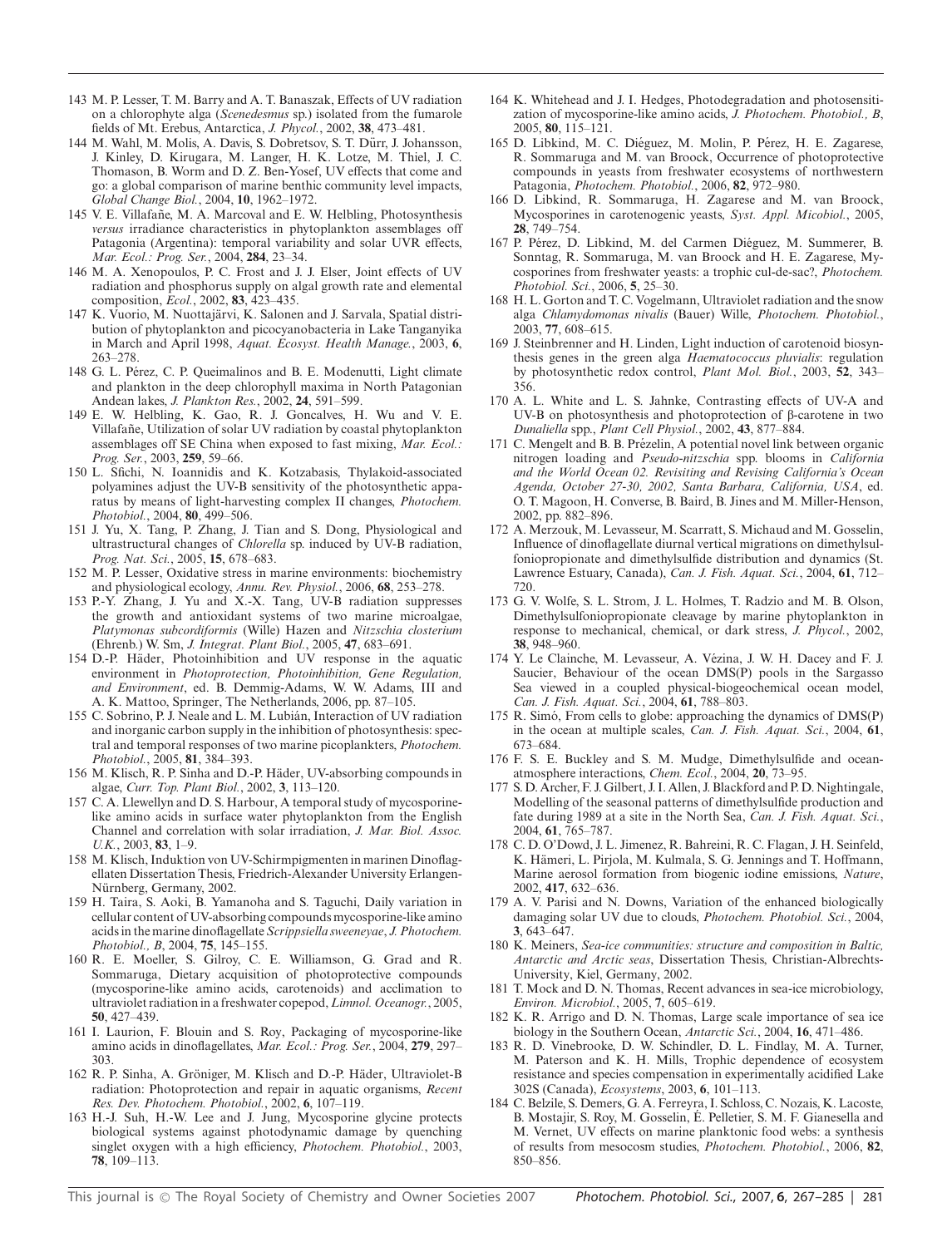- 185 M. Vernet, Introduction: enhanced UV-B radiation in natural ecosystems as an added perturbation due to ozone depletion, *Photochem. Photobiol.*, 2006, **82**, 831–833.
- 186 S. Roy, B. Mohovic, S. M. F. Gianesella, I. Schloss, M. Ferrario and S. Demers, Effects of enhanced UV-B on pigment-based phytoplankton biomass and composition of mesocosm-enclosed natural marine communities from three latitudes, *Photochem. Photobiol.*, 2006, **82**, 909–922.
- 187 M. Hernando, I. Schloss, S. Roy and G. Ferreyra, Photoacclimation to long-term ultraviolet radiation exposure of natural sub-Antarctic phytoplankton communities: fixed surface incubations *versus* mixed mesocosms, *Photochem. Photobiol.*, 2006, **82**, 923–936.
- 188 M. van den Belt, O. A. Bianciotto, R. Costanza, S. Demers, S. Diaz, G. A. Ferreyra, E. W. Koch, F. R. Momo and M. Vernet, Mediated modeling of the impacts of enhanced UV-B radiation on ecosystem services, *Photochem. Photobiol.*, 2006, **82**, 865–877.
- 189 E. Ferrero, M. Eory, G. Ferreyra, I. Schloss, H. Zagarese, M. Vernet ¨ and F. Momo, Vertical mixing and ecological effects of ultraviolet radiation in planktonic communities, *Photochem. Photobiol.*, 2006, **82**, 898–902.
- 190 F. Momo, E. Ferrero, M. Eory, M. Esusy, J. Iribarren, G. Ferreyra, ¨ I. Schloss, B. Mostajir and S. Demers, The whole is more than the sum of its parts: modeling community-level effects of UVR in marine ecosystems, *Photochem. Photobiol.*, 2006, **82**, 903–908.
- 191 K. Bischof and C. Wiencke, Auswirkung der Zunahme der UV-Strahlung in *Warnsignale aus den Polarregionen*, ed. J. Lozan, H. Graál, H.-W. Hubberten, P. Hupfer and D. Piepenburg, Druckerei in St.Pauli, Hamburg, Germany, 2006, pp. 259–263.
- 192 G. Johansson and P. Snoeijs, Macroalgal photosynthetic responses to light in relation to thallus morphology and depth zonation, *Mar. Ecol.: Prog. Ser.*, 2002, **244**, 63–72.
- 193 K. Bischof, G. Peralta, G. Kräbs, W. H. van de Poll, J. L. Pérez-Lloréns and A. M. Breeman, Effects of solar UV-B radiation on canopy structure of *Ulva* communities from southern Spain, *J. Exp. Bot.*, 2002, **53**, 2411–2421.
- 194 M. Y. Roleda, C. Wiencke, D. Hanelt, W. H. van de Poll and A. Gruber, Sensitivity of Laminariales zoospores from Helgoland (North Sea) to ultraviolet and photosynthetically active radiation: implications for depth distribution and seasonal reproduction, *Plant, Cell Environ.*, 2005, **28**, 466–479.
- 195 H. K. Lotze, B. Worm, M. Molis and M. Wahl, Effects of UV radiation and consumers on recruitment and succession of a marine macrobenthic community, *Mar. Ecol.: Prog. Ser.*, 2002, **243**, 57–66.
- 196 W. J. Henley, K. M. Major and J. L. Hironaka, Response to salinity and heat stress in two halotolerant chlorophyte algae, *J. Phycol.*, 2002, **38**, 757–766.
- 197 D. Hanelt, C. Wiencke and K. Bischof, Photosynthesis in Marine Macroalgae in *Photosynthesis in Algae*, ed. A. W. Larkum, S. E. Douglas and J. A. Raven, Kluwer Acad. Publ., The Netherlands, 2003, pp. 413–435.
- 198 D.-P. Häder, M. Lebert and E. W. Helbling, Effects of solar radiation on the Patagonian rhodophyte *Corallina officinalis* (L.), *Photosynth. Res.*, 2003, **78**, 119–132.
- 199 D.-P. Häder, M. Lebert and E. W. Helbling, Variable fluorescence parameters in the filamentous Patagonian rhodophytes, *Callithamnion gaudichaudii* and *Ceramium* sp. under solar radiation, *J. Photochem. Photobiol., B*, 2004, **73**, 87–99.
- 200 U. H. Lüder, C. Wiencke and J. Knoetzel, Acclimation of photosynthesis and pigments during and after six months of darkness in *Palmaria decipiens* (Rhodophyta): a study to simulate Antarctic winter sea ice cover, *J. Phycol.*, 2002, **38**, 904–913.
- 201 K. Bischof, D. Hanelt, J. Aguilera, U. Karsten, B. Vögele, T. Sawall and C. Wiencke, Seasonal variation in ecophysiological patterns in macroalgae from an Arctic fjord. I. Sensitivity, of photosynthesis to ultraviolet radiation, *Mar. Biol.*, 2002, **140**, 1097–1106.
- 202 M. Y. Roleda, C. Wiencke and D. Hanelt, Thallus morphology and optical characteristics affect growth and DNA damage by UV radiation in juvenile Arctic *Laminaria* sporophytes, *Planta*, 2006, **223**, 407–417.
- 203 T. Michler, J. Aguilera, D. Hanelt, K. Bischof and C. Wiencke, Longterm effects of ultraviolet radiation on growth and photosynthetic performance of polar and cold-temperate macroalgae, *Mar. Biol.*, 2002, **140**, 1117–1127.
- 204 W. H. van de Poll, K. Bischof, A. G. J. Buma and A. M. Breeman, Habitat related variation in UV tolerance of tropical marine red

macrophytes is not temperature dependent, *Physiol. Plant.*, 2003, **118**, 74–83.

- 205 M. Y. Roleda, W. H. van de Poll, D. Hanelt and C. Wiencke, PAR and UVBR effects on photosynthesis, viability, growth and DNA in different life stages of two coexisting Gigartinales: implications for recruitment and zonation pattern, *Mar. Ecol.: Prog. Ser.*, 2004, **281**, 37–50.
- 206 J. N. Bouchard, S. Roy and D. A. Campbell, UVB effects on the photosystem II-D1 protein of phytoplankton and natural phytoplankton communities, *Photochem. Photobiol.*, 2006, **82**, 936–951.
- 207 I. Gómez, F. L. Figueroa, P. Huovinen, N. Ulloa and V. Morales, Photosynthesis of the red alga *Gracilaria chilensis* under natural solar radiation in an estuary in southern Chile, *Aquaculture*, 2005, **244**, 369–382.
- 208 D. Hanelt, I. Hawes and R. Rae, Reduction of UV-B radiation causes an enhancement of photoinhibition in high light stressed aquatic plants from New Zealand lakes, *J. Photochem. Photobiol., B*, 2006, **84**, 89–102.
- 209 A. Holzinger, C. Lütz, U. Karsten and C. Wiencke, The effect of ultraviolet radiation on ultrastructure and photosynthesis in the red macroalgae *Palmaria palmata* and *Odonthalia dentata* from Arctic waters, *Plant Biol.*, 2004, **6**, 568–577.
- 210 F. Poppe, R. A. M. Schmidt, D. Hanelt and C. Wiencke, Effects of UV radiation on the ultrastructure of several red algae, *Phycol. Res.*, 2003, **51**, 11–19.
- 211 K. Bischof, G. Kräbs, C. Wiencke and D. Hanelt, Solar ultraviolet radiation affects the activity of ribulose-1,5-bisphosphate carboxylaseoxygenase and the composition of photosynthetic and xanthophyll cycle pigments in the intertidal green alga *Ulva lactuca* L., *Planta*, 2002, **215**, 502–509.
- 212 R. P. Sinha, E. S. Barbieri, M. Lebert, E. W. Helbling and D.-P. Häder, Effects of solar radiation on phycobiliproteins of marine red algae, *Trends Photochem. Photobiol.*, 2003, **10**, 149–157.
- 213 W. H. van de Poll, D. Hanelt, K. Hoyer, A. G. J. Buma and A. M. Breeman, Ultraviolet-B-induced cyclobutane-pyrimidine dimer formation and repair in Arctic marine macrophytes, *Photochem. Photobiol.*, 2002, **76**, 493–500.
- 214 F. Wolfe-Simon, D. Grzebyk, O. Schofield and P. G. Falkowski, The role and evolution of superoxide dismutases in algae, *J. Phycol.*, 2005, **41**, 453–465.
- 215 J. Aguilera, K. Bischof, U. Karsten, D. Hanelt and C. Wiencke, Seasonal variation in ecophysiological patterns in macroalgae from an Arctic fjord. II. Pigment, accumulation and biochemical defence systems against high light stress, *Mar. Biol.*, 2002, **140**, 1087–1095.
- 216 C. Wiencke, M. N. Clayton and M. Schoenwaelder, Sensitivity and acclimation to UV radiation of zoospores from five species of Laminariales from the Arctic, *Mar. Biol.*, 2004, **145**, 31–39.
- 217 M. E. A. Schoenwaelder, C. Wiencke, M. N. Clayton and K. W. Glombitza, The effect of elevated UV radiation on *Fucus*spp. (Fucales, Phaeophyta) zygote and embryo development, *Plant Biol.*, 2003, **5**, 366–377.
- 218 T. Han, Y.-S. Han, J. M. Kain and D.-P. Hader, Thallus differentiation ¨ of photosynthesis, growth, reproduction, and UV-B sensitivity in the green alga *Ulva pertusa* (Chlorophyceae), *J. Phycol.*, 2003, **39**, 712– 721.
- 219 T. Han, J.-A. Kong, Y.-S. Han, S.-H. Kang and D.-P. Hader, UV- ¨ A/blue light-induced reactivation of spore germination in UV-B irradiated *Ulva pertusa* (Chlorophyta), *J. Phycol.*, 2004, **40**, 315– 322.
- 220 C. Wiencke, M. Y. Roleda, A. Gruber, M. N. Clayton and K. Bischof, Susceptibility of zoospores to UV radiation determines upper depth distribution limit of Arctic kelps: evidence through field experiments, *J. Ecol.*, 2006, **94**, 455–463.
- 221 K. Hoyer, U. Karsten and C. Wiencke, Induction of sunscreen compounds in Antarctic macroalgae by different radiation conditions, *Mar. Biol.*, 2002, **141**, 619–627.
- 222 P. Huovinen, I. Gómez, F. L. Figueroa, N. Ulloa, V. Morales and C. Lovengreen, Ultraviolet-absorbing mycosporine-like amino acids in red macroalgae from Chile, *Bot. Mar.*, 2004, **47**, 21–29.
- 223 T. Misonou, J. Saitoh, S. Oshiba, Y. Tokitomo, M. Maegawa, Y. Inoue, H. Hori and T. Sakurai, UV-absorbing substance in the red alga *Porphyra yezoensis* (Bangiales, Rhodophyta) block thymine photodimer production, *Mar. Biotechnol.*, 2003, **5**, 194–200.
- 224 R. P. Sinha and D.-P. Häder, Photoprotection in cyanobacteria, Recent *Res. Dev. Biochem.*, 2003, **4**, 915–924.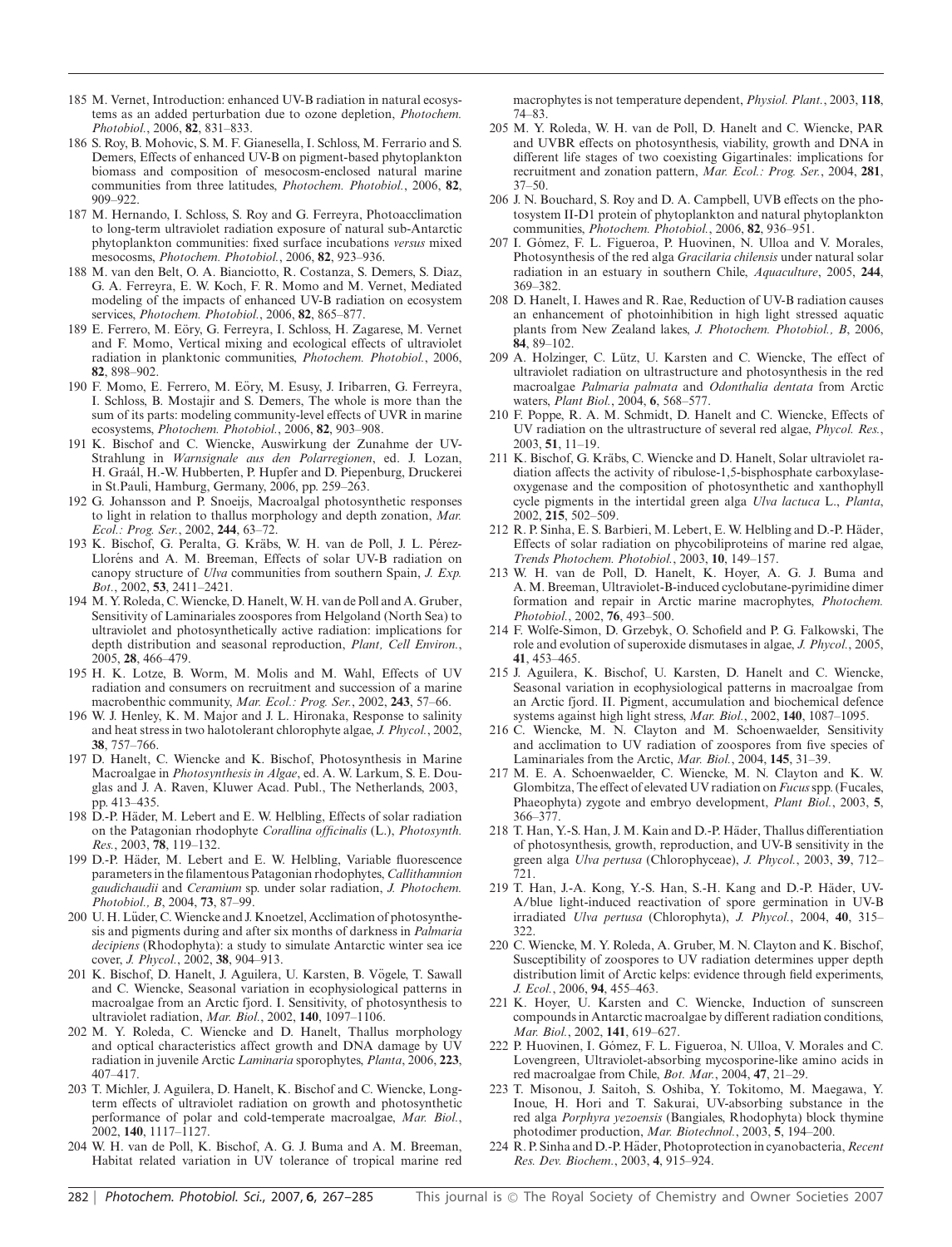- 225 N. Korbee, P. Huovinen, F. L. Figueroa, J. Aguilera and U. Karsten, Availability of ammonium influences photosynthesis and the accumulation of mycosporine-like amino acids in two *Porphyra* species (Bangiales, Rhodophyta), *Mar. Biol.*, 2005, **146**, 645–654.
- 226 G. Kräbs, K. Bischof, D. Hanelt, U. Karsten and C. Wiencke, Wavelength-dependent induction of UV-absorbing mycosporine-like amino acids in the red alga *Chondrus crispus* under natural solar radiation, *J. Exp. Mar. Biol. Ecol.*, 2002, **268**, 69–82.
- 227 G. Krabs, M. Watanabe and C. Wiencke, A monochromatic action ¨ spectrum for the photoinduction of the UV-absorbing mycosporinelike amino acid shinorine in the red alga *Chondrus crispus*, *Photochem. Photobiol.*, 2004, **79**, 515–519.
- 228 U. Karsten, T. Friedl, R. Schumann, K. Hoyer and S. Lembcke, Mycosporine-like amino acids and phylogenies in green algae: *Prasiola* and its relatives from the Trebouxiophyceae (Chlorophyta), *J. Phycol.*, 2005, **41**, 557–566.
- 229 Y.-S. Han and T. Han, UV-B induction of UV-B protection in *Ulva pertusa* (Chlorophyta), *J. Phycol.*, 2005, **41**, 523–530.
- 230 M. Y. Roleda, D. Hanelt and C. Wiencke, Growth kinetics related to physiological parameters in young *Saccorhiza dermatodea* and *Alaria esculenta* sporophytes exposed to UV radiation, *Polar Biol.*, 2005, **28**, 539–549.
- 231 K. Hoyer, U. Karsten and C. Wiencke, Inventory of UV-absorbing mycosporine-like amino acids in polar macroalgae and factors controlling their content in *Antarctic Biology in a Global Context*, ed. A. H. L. Huiskes, W. W. C. Gieskes, J. Rozema, R. M. L. Schorno, S. M. van der Vies and W. J. Wolff, Backhuys Publishers, Leiden, The Netherlands, 2003, pp. 56–62.
- 232 J. Aguilera, A. Dummermuth, U. Karsten, R. Schriek and C. Wiencke, Enzymatic defences against photooxidative stress induced by ultraviolet radiation in Arctic marine macroalgae, *Polar Biol.*, 2002, **25**, 432–441.
- 233 N. V. J. de Bakker, P. M. van Bodegom, W. H. van de Poll, P. Boelen, E. Nat, J. Rozema and R. Aerts, Is UV-B radiation affecting charophycean algae in shallow freshwater systems?,*New Phytol.*, 2005, **166**, 957–966.
- 234 J. Martínez-Abaigar, E. Núnez-Olivera, N. Beaucourt, M. A. García-Álvaro, R. Tomás and M. Arróniz, Different physiological responses of two aquatic bryophytes to enhanced ultraviolet-B radiation, *J. Bryol.*, 2003, **25**, 17–30.
- 235 M. Arróniz-Crespo, E. Núnez-Olivera and J. Martínez-Abaigar, A. survey of the distribution of UV-absorbing compounds in aquatic bryophytes from a mountain stream, *Bryologist.*, 2004, **107**, 202– 208.
- 236 C. M. Duarte, The future of seagrass meadows, *Environ. Conserv.*, 2002, **29**, 192–206.
- 237 R. Cozza, A. Chiappetta, M. Petrarulo, A. Salimonti, F. Rende, M. B. Bitonti and A. M. Innocenti, Cytophysiological features of *Posidonia oceanica* as putative markers of environmental conditions, *Chem. Ecol.*, 2004, **20**, 215–223.
- 238 F. L. Figueroa, C. Jiménez, B. Vinegla, E. Pérez-Rodríguez, J. Aguilera, A. Flores-Moya, M. Altamirano, M. Lebert and D.-P. Häder, Effects of solar UV radiation on photosynthesis of the marine angiosperm *Posidonia oceanica* from southern Spain,*Mar. Ecol.: Prog. Ser.*, 2002, **230**, 59–70.
- 239 L. A. Brandt and E. W. Koch, Periphyton as a UV-B filter on seagrass leaves: a result of different transmittance in the UV-B and PAR ranges, *Aquat. Bot.*, 2003, **76**, 317–327.
- 240 M. M. Squires, L. F. W. Lesack and D. Huebert, The influence of water transparency on the distribution and abundance of macrophytes among lakes of the Mackenzie Delta, Western Canadian Arctic, *Freshwater Biol.*, 2002, **47**, 2123–2135.
- 241 P. Casati, M. V. Lara and C. S. Andreo, Regulation of enzymes involved in C4 photosynthesis and the antioxidant metabolism by UV-B radiation in *Egeria densa*, a submersed aquatic species, *Photosynth. Res.*, 2002, **71**, 251–264.
- 242 T. S. Babu, T. A. Akhtar, M. A. Lampi, S. Tripuranthakam, D. G. Dixon and B. M. Greenberg, Similar stress responses are elicited by copper and ultraviolet radiation in the aquatic plant *Lemna gibba*: implication of reactive oxygen species as common signals, *Plant Cell Physiol.*, 2003, **44**, 1320–1329.
- 243 S. A. Collins, *UV-B sensitivity of aquatic plants: the impact of artificial ultraviolet radiation on the survival and chlorophyll content of Lemna minor and Spirodela polyrhiza*, MSc Thesis, University of Winnipeg, (Winnipeg, Canada), 2005.
- 244 H. E. Zagarese, B. Tartarotti and D. A. A. Suárez, The significance of ultraviolet radiation for aquatic animals in *Modern Trends in Applied Aquatic Ecology*, ed. R. S. Ambasht and N. K. Ambasht, Kluwer Academic/Plenum Publishers, New York, 2003, pp. 173-200.
- 245 E. F. DeLong and D. M. Karl, Genomic perspectives in microbial oceanography, *Nature*, 2005, **437**, 336–342.
- 246 M. C. Marinone, S. M. Marque, D. A. Suarez, M. del Carmen Diéguez, P. Pérez, P. De Los Ríos, D. Soto and H. E. Zagarese, UV radiation as a potential driving force for zooplankton community structure in Patagonian lakes, *Photochem. Photobiol.*, 2006, **82**, 962–971.
- 247 M. Rautio and A. Korhola, UV-induced pigmentation in subarctic *Daphnia*, *Limnol. Oceanogr.*, 2002, **47**, 295–299.
- 248 D. M. Leech, A. Padeletti and C. E. Williamson, Zooplankton behavioral responses to solar UV radiation vary within and among lakes, *J. Plankton Res.*, 2005, **27**, 461–471.
- 249 A. M. Dattilo, L. Bracchini, L. Carlini, S. Loiselle and C. Rossi, Estimate of the effects of ultraviolet radiation on the mortality of *Artemia franciscana* naupliar and adult stages, *Int. J. Biometeorol.*, 2005, **49**, 388–395.
- 250 L.-A. Hansson, Plasticity in pigmentation induced by conflicting threats from predation and UV radiation, *Ecology*, 2004, **85**, 1005– 1016.
- 251 J. M. Fischer, P. A. Fields, P. G. Pryzbylkowski, J. L. Nicolai and P. J. Neale, Sublethal exposure to UV radiation affects respiration rates of the freshwater cladoceran *Daphnia catawba*, *Photochem. Photobiol.*, 2006, **82**, 547–550.
- 252 W. J. Boeing, D. M. Leech, C. E. Williamson, S. Cooke and L. Torres, Damaging UV radiation and invertebrate predation: conflicting selective pressures for zooplankton vertical distribution in the water column of low DOC lakes, *Oecologia*, 2004, **138**, 603–612.
- 253 E. W. Helbling, F. Zaratti, L. O. Sala, E. R. Palenque, C. F. Menchi and V. E. Villafañe, Mycosporine-like amino acids protect the copepod *Boeckella titicacae* (Harding) against high levels of solar UVR, *J. Plankton Res.*, 2002, **24**, 1191–1216.
- 254 V. E. Rocco, O. Oppezzo, R. Pizarro, R. Sommaruga, M. Ferraro and H. E. Zagarese, Ultraviolet damage and counteracting mechanisms in the freshwater copepod *Boeckella poppei* from the Antarctic Peninsula, *Limnol. Oceanogr.*, 2002, **47**, 829–836.
- 255 B. Tartarotti and R. Sommaruga, Seasonal and ontogenetic changes of mycosporine-like amino acids in planktonic organisms from an alpine lake, *Limnol. Oceanogr.*, 2006, **51**, 1530–1541.
- 256 G. Grad, B. J. Burnett and C. E. Williamson, UV damage and photoreactivation: Timing and age are everything, *Photochem. Photobiol.*, 2003, **78**, 225–227.
- 257 R. J. Gonçalves, V. E. Villafañe and E. W. Helbling, Photorepair activity and protective compounds in two freshwater zooplankton species (*Daphnia menucoensis* and *Metacyclops mendocinus*) from Patagonia, Argentina, *Photochem. Photobiol. Sci.*, 2002, **1**, 996– 1000.
- 258 R. Ramos-Jiliberto, P. Dauelsberg and L. R. Zúniga, Differential tolerance to ultraviolet-B light and photoenzymatic repair in cladocerans from a Chilean lake, *Mar. Freshwater Res.*, 2004, **55**, 193– 200.
- 259 C. E. Williamson, G. Grad, H. J. De Lange, S. Gilroy and D. M. Karapelou, Temperature-dependent ultraviolet responses in zooplankton: implications of climate change, *Limnol. Oceanogr.*, 2002, **47**, 1844–1848.
- 260 E. J. MacFadyen, C. E. Williamson, G. Grad, M. Lowery, W. H. Jeffrey and D. L. Mitchell, Molecular response to climate change: temperature dependence of UV-induced DNA damage and repair in the freshwater crustacean *Daphnia pulicaria*, *Global Change Biol.*, 2004, **10**, 408–416.
- 261 A. D. Persaud and C. E. Williamson, Ultraviolet and temperature effects on planktonic rotifers and crustaceans in northern temperate lakes, *Freshwater Biol.*, 2005, **50**, 467–476.
- 262 R. W. Sanders, A. L. Macaluso, T. J. Sardina and D. L. Mitchell, Photoreactivation in two freshwater ciliates: differential responses to variations in UV-B flux and temperature, *Aquat.Microbial Ecol.*, 2005, **40**, 283–292.
- 263 T. D. Herbert, J. D. Schuffert, D. Andreasen, L. Heusser, M. Lyle, A. Mix, A. C. Ravelo, L. D. Stott and J. C. Herguera, The California current, Devils Hole, and pleistocene climate-Response, *Science*, 2002, **296**, U1–U2.
- 264 H. J. De Lange and M. Lürling, Effects of UV-B irradiated algae on zooplankton grazing, *Hydrobiologia*, 2003, **491**, 133–144.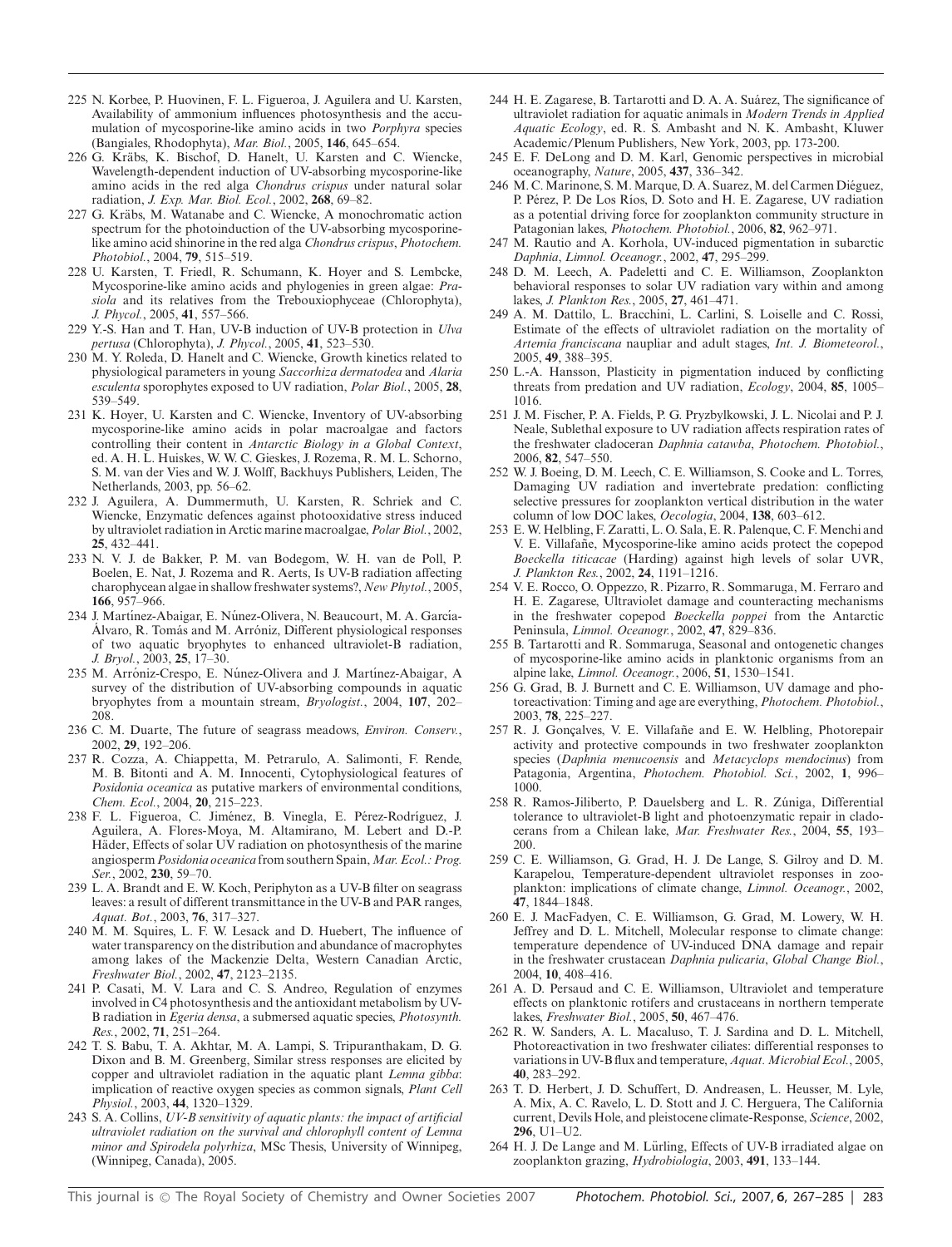- 265 H. J. De Lange and P. L. van Reeuwijk, Negative effects of UVBirradiated phytoplankton on life history traits and fitness of *Daphnia magna*, *Freshwater Biol.*, 2003, **48**, 678–686.
- 266 S. E. Tank, D. W. Schindler and M. T. Arts, Direct and indirect effects of UV radiation on benthic communities: epilithic food quality and invertebrate growth in four montane lakes, *Oikos*, 2003, **103**, 651–667.
- 267 D. McKee, D. Atkinson, S. Collings, J. Eaton, I. Harvey, T. Heyes, K. Hatton, D. Wilson and B. Moss, Macro-zooplankter responses to simulated climate warming in experimental freshwater microcosms, *Freshwater Biol.*, 2002, **47**, 1557–1570.
- 268 S. C. Fritz, D. R. Engstrom and S. Juggins, Patterns of early lake evolution in boreal landscapes: a comparison of stratigraphic inferences with a modern chronosequence in Glacier Bay, Alaska, *Holocene*, 2004, **14**, 828–840.
- 269 C. E. Williamson, O. G. Olson, S. E. Lott, N. D. Walker, D. R. Engstrom and B. R. Hargreaves, Ultraviolet radiation and zooplankton community structure following deglaciation in Glacier Bay, Alaska, *Ecology*, 2001, **82**, 1748–1760.
- 270 R. P. Cooney, O. Pantos, M. D. A. Le Tissier, M. R. Barer, A. G. O'Donnell and J. C. Bythell, Characterization of the bacterial consortium associated with black band disease in coral using molecular microbiological techniques, *Environ. Microbiol.*, 2002, **4**, 401–413.
- 271 C. J. Centeno, *Effects of recent warming events on coral reef communities of Costa Rica (Central America)*, University of Bremen, Bremen, Germany, 2002.
- 272 P. Hallock, K. Barnes and E. M. Fisher, Coral-reef risk assessment from satellites to molecules: a multi-scale approach to environmental monitoring and risk assessment of coral reefs, *Environ. Micropaleontol. Microbiol. Meiobenthol.*, 2004, **1**, 11–39.
- 273 T. R. McClanahan, The near future of coral reefs, *Environ. Conserv.*, 2002, **29**, 460–483.
- 274 C. Sheppard and R. Loughland, Coral mortality and recovery in response to increasing temperature in the southern Arabian Gulf, *Aquat. Ecosyst. Health Manage.*, 2002, **5**, 395–402.
- 275 D. I. Kline, *The effects of anthropogenic stress on the coral holobiont: new insights into coral disease*, Dissertation Thesis, University of California: (San Diego, CA, USA), 2004.
- 276 P. Furla, D. Allemand, J. M. Shick, C. Ferrier-Pages, S. Richier, A. ` Plantivaux, P.-L. Merle and S. Tambutt, The symbiotic anthozoan: a physiological chimera between alga and animal, *Integr. Comp. Biol.*, 2005, **45**, 595–604.
- 277 D. J. Smith, D. J. Suggett and N. R. Baker, Is photoinhibition of zooxanthellae photosynthesis the primary cause of thermal bleaching in corals?, *Global Change Biol.*, 2005, **11**, 1–11.
- 278 T. Nakamura, R. van Woesik and H. Yamasaki, Photoinhibition of photosynthesis is reduced by water flow in the reef-building coral *Acropora digitifera*, *Mar. Ecol.: Prog. Ser.*, 2005, **301**, 109–118.
- 279 S. L. Coles and B. E. Brown, Coral bleaching-capacity for acclimatization and adaptation, *Adv. Mar. Biol.*, 2003, **46**, 183–223.
- 280 B. H. Buck, H. Rosenthal and U. Saint-Paul, Effect of increased irradiance and thermal stress on the symbiosis of *Symbiodinium microadriaticum* and *Tridacna gigas*, *Aquat. Living Resour.*, 2002, **15**, 107–117.
- 281 W. H. Wilson, A. L. Dale, J. E. Davy and S. K. Davy, An enemy within? Observations of virus-like particles in reef corals, *Coral Reefs*, 2005, **24**, 145–148.
- 282 O. Levy, Z. Dubinsky and Y. Achituv, Photobehavior of stony corals: responses to light spectra and intensity, *J. Exp. Biol.*, 2003, **206**, 4041– 4049.
- 283 R. J. Jones and A. P. Kerswell, Phytotoxicity of Photosystem II (PSII) herbicides to coral, *Mar. Ecol.: Prog. Ser.*, 2003, **261**, 149–159.
- 284 J. M. Shick, The continuity and intensity of ultraviolet irradiation affect the kinetics of biosynthesis, accumulation, and conversion of mycosporine-like amino acids (MAAs) in the coral *Stylophora pistillata*, *Limnol. Oceanogr.*, 2004, **49**, 442–458.
- 285 N. Stoletzki and B. Schierwater, Genetic and color morph differentiation in the Caribbean sea anemone *Condylactis gigantea*, *Mar. Biol.*, 2005, **147**, 747–754.
- 286 J. M. Shick, W. C. Dunlap, J. S. Pearse and V. B. Pearse, Mycosporinelike amino acid content in four species of sea anemones in the genus *Anthopleura* reflects phylogenetic but not environmental or symbiotic relationships, *Biol. Bull.*, 2002, **203**, 315–330.
- 287 M. P. Lesser, V. A. Kruse and T. M. Barry, Exposure to ultraviolet radiation causes apoptosis in developing sea urchin embryos, *J. Exp. Biol.*, 2003, **206**, 4097–4103.
- 288 M. P. Lesser, T. M. Barry, M. D. Lamare and M. F. Barker, Biological weighting functions for DNA damage in sea urchin embryos exposed to ultraviolet radiation, *J. Exp. Mar. Biol. Ecol.*, 2006, **328**, 10– 21.
- 289 M. P. Lesser and T. M. Barry, Survivorship, development, and DNA damage in echinoderm embryos and larvae exposed to ultraviolet radiation (290-400 nm), *J. Exp. Mar. Biol. Ecol.*, 2003, **292**, 75– 91.
- 290 D. Karentz, I. Bosch and D. M. Mitchell, Limited effects of Antarctic ozone depletion on sea urchin development, *Mar. Biol.*, 2004, **145**, 277–292.
- 291 M. P. Lesser, M. D. Lamare and M. F. Barker, Transmission of ultraviolet radiation through the Antarctic annual sea ice and its biological effects on sea urchin embryos, *Limnol. Oceanogr.*, 2004, **49**, 1957–1963.
- 292 K. R. Lips, J. D. Reeve and L. R. Witters, Ecological traits predicting amphibian population declines in Central America, *Conserv. Biol.*, 2003, **17**, 1078–1088.
- 293 J. R. Mendelson, III, K. R. Lips, R. W. Gagliardo, G. B. Rabb, J. P. Collins, J. E. Diffendorfer, P. Daszak, R. Ibáñez, D. K. C. Zippel, D. P. Lawson, K. M. Wright, S. N. Stuart, C. Gascon, H. R. da Silva, P. A. Burrowes, R. L. Joglar, E. La Marca, S. Lotters, L. H. du ¨ Preez, C. Weldon, A. Hyatt, J. V. Rodriguez-Mahecha, S. Hunt, H. Robertson, B. Lock, C. J. Raxworthy, D. R. Frost, R. C. Lacy, R. A. Alford, J. A. Campbell, G. Parra-Olea, F. Bolaños, J. J. C. Domingo, T. Halliday, J. B. Murphy, M. H. Wake, L. A. Coloma, S. L. Kuzmin, M. S. Price, K. M. Howell, M. Lau, R. Pethiyagoda, M. Boone, M. J. Lannoo, A. R. Blaustein, A. Dobson, R. A. Griffiths, M. L. Crump, D. B. Wake and E. D. Brodie, Jr., Confronting amphibian declines and extinctions, *Science*, 2006, **313**, 48.
- 294 J. P. Gibbs, K. K. Whiteleather and F. W. Schueler, Changes in frog and toad populations over 30 years in New York State, *Ecol. Appl.*, 2005, **15**, 1148–1157.
- 295 S. J. Hecnar, Great Lakes wetlands as amphibian habitats: a review, *Aquat. Ecosyst. Health Manag.*, 2004, **7**, 289–303.
- 296 H. I. Browman, R. D. Vetter, C. A. Rodriguez, J. J. Cullen, R. F. Davis, E. Lynn and J.-F. St., Pierre, Ultraviolet (280-400 nm)-induced DNA damage in the eggs and larvae of *Calanus finmarchicus* G. (Copepoda) and Atlantic cod (*Gadus morhua*), *Photochem. Photobiol.*, 2003, **77**, 397–404.
- 297 D. Hazell, W. Osborne and D. Lindenmayer, Impact of post-European stream change on frog habitat: southeastern Australia, *Biodiver. Conser.*, 2003, **12**, 301–320.
- 298 J. E. Houlahan and C. S. Findlay, The effects of adjacent land use on wetland amphibian species richness and community composition, *Can. J. Fish. Aquat. Sci.*, 2003, **60**, 1078–1094.
- 299 M. Johansson, *Effects of agriculture on abundance, genetic diversity and fitness in the common frog, Rana temporaria*, Dissertation Thesis, Uppsala University, Sweden, 2004.
- 300 P. A. Burrowes, R. L. Joglar and D. E. Green, Potential causes for amphibian declines in Puerto Rico, *Herpetologica*, 2004, **60**, 141–154.
- 301 C. Carey and M. A. Alexander, Climate change and amphibian declines: is there a link?, *Div. Distrib.*, 2003, **9**, 111–121.
- 302 M. Brodkin, I. Vatnick, M. Simon, H. Hopey, K. Butler-Holston and M. Leonard, Effects of acid stress in adult *Rana pipiens*, *J. Exp. Zool.*, 2003, **298A**, 16–22.
- 303 K. Räsänen, A. Laurila and J. Merilä, Carry-over effects of embryonic acid conditions on development and growth of *Rana temporaria* tadpoles, *Freshwater Biol.*, 2002, **47**, 19–30.
- 304 S. I. Storrs and J. M. Kiesecker, Survivorship patterns of larval amphibians exposed to low concentrations of atrazine,*Environ. Health Perspect.*, 2004, **112**, 1054–1057.
- 305 K. A. Glennemeier and L. J. Begnoche, Impact of organochlorine contamination on amphibian populations in southwestern Michigan, *J. Herpetol.*, 2002, **36**, 233–244.
- 306 R. A. Relyea, The lethal impacts of Roundup and predatory stress on six species of North American tadpoles, *Arch. Environ. Contam. Toxicol.*, 2005, **48**, 351–357.
- 307 B. Taylor, D. Skelly, L. K. Demarchis, M. D. Slade, D. Galusha and P. M. Rabinowitz, Proximity to pollution sources and risk of amphibian limb malformation, *Environ. Health Perspect.*, 2005, **113**, 1497–1501.
- 308 B. S. Metts, W. A. Hopkins and J. P. Nestor, Interaction of an insecticide with larval density in pond-breeding salamanders (*Ambystoma*), *Freshwater Biol.*, 2005, **50**, 685–696.